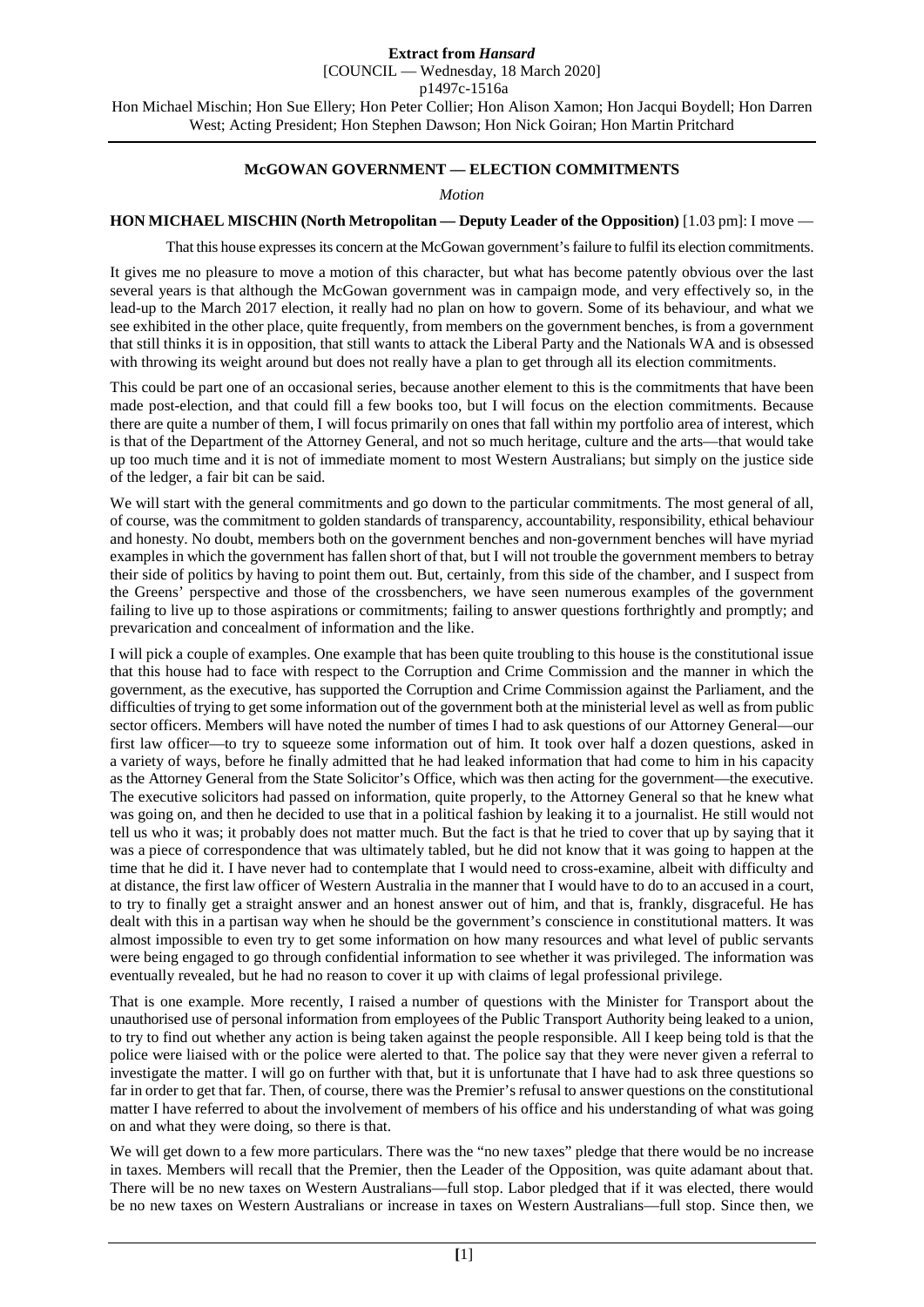[COUNCIL — Wednesday, 18 March 2020]

p1497c-1516a

Hon Michael Mischin; Hon Sue Ellery; Hon Peter Collier; Hon Alison Xamon; Hon Jacqui Boydell; Hon Darren West; Acting President; Hon Stephen Dawson; Hon Nick Goiran; Hon Martin Pritchard

have had two attempts to introduce a gold tax, one that the Premier only a matter of years before was condemning as a tax that would inevitably cost jobs and destroy industry, but that he was quite happy to introduce when he was Premier. He has introduced a foreign investment tax and a 10 per cent Uber tax. He has increased payroll taxes, and it has been calculated that every Western Australian is about \$850 a year worse off through utility charges and the like. Now we have heard that as a result of the great strategy to deal with the coronavirus, there will be a freeze on increases of taxes and charges. That is like saying to someone who has already paid both arms and both legs, "We're about to gut you, but we won't, because there is an election coming up, so we will restrain ourselves from doing that, and we won't gut you earlier, in order to provide a stimulus over a difficult period that we are encountering over something that is beyond anyone's control." I thank the government very much. It is restraining from taking the last pound of flesh from Western Australians. This is against a background of alleged budget repair, at a time of health crisis, when \$13 million is being paid to a company called Serco to not provide services in one of our hospitals. It is incredible. That, I suppose, is keeping an election commitment, at least to United Voice. I do not think anyone else was very interested in it, but United Voice certainly was, and it is being paid with taxpayers' money in order to get its own way. That is \$13 million as a one-off payment; we can forget about the other \$8 million a year for the next 10 years to not do something. So much for the promise of no new increases of taxes and charges. There was a promise about not privatising or selling off assets. Well, we have seen what has happened there. It is different when it is a union-based organisation, but when it comes to things like Landgate and public information, that can easily be flogged off. So much for that.

I turn now to more specific matters within my area of portfolio responsibility. One of the most obvious occurred shortly after the election, when legislation was introduced to amend the Misuse of Drugs Act. Members will recall that we had a debate about that in 2017, when the government increased penalties for certain methamphetamine-based trafficking offences to life imprisonment. So far, so good. I am not going to get into a debate about whether mandatory minimum sentences of imprisonment are a good or bad idea. The fact remains that when the Premier was in opposition, he committed to that. He was asked by a journalist shortly after the Liberal Party had announced that initiative whether he agreed with it, and, of course, he was casting about for anything that would look as though he had a law and order policy, so he said that he would support it. More than that: he was asked whether he would implement mandatory sentencing, and he replied that he had said he supported what they were doing—that is, what the Liberal Party was announcing. Journalists pressed him on whether he would do it. He said, "I'm saying yes, that's what I am saying." He was asked again whether he would implement, and Mr McGowan said, "I'm saying yes." We know what happened to that; that was abandoned pretty damn quickly. That was not in the amendments to the Misuse of Drugs Act, and the best reason we were given was that it simply was not Labor Party policy. I thank the government very much. To say and commit to something like that and simply abandon it was either a deliberate lie—knowing that it would not be fulfilled—or a negligent one. That is not the only time that it has been done, but that is one example.

Let us go through the "Law Reform Initiatives". It is an illuminating document, and I have already had occasion to talk about the manner in which it is framed, not only grammatically, but also as a technical understanding of what it is referring to. It seems to use some descriptions of various elements of the criminal justice system in a rather loose fashion, but, in fairness, some of the commitments that are placed in there have to one degree or another been fulfilled or are being attended to, so credit where it is due. One of them was about protecting victims of family and domestic violence. There is a number of very vague terms that pick up on things that have been dealt with by the Law Reform Commission when it reviewed family violence at the instruction of the Barnett government. One of the commitments was to amend section 281 of the Criminal Code to extend the maximum prison sentence for assault resulting in death in circumstances of aggravation to 20 years. That is interesting, because that was pronounced in January 2017. That amendment had already gone through before Parliament was prorogued late in 2016, but I will leave that aside.

There is reference to "Post sentence detention for violent offenders". The policy states —

WA Labor will initiate a High Risk Offenders Board to initiate action which would work in the same way as orders of detention or supervision apply to serious dangerous sex offenders.

…

The function of the High Risk Offenders' Board will be to receive —

Not just general reports on how to manage prisoners at large, but —

reports on prisoners nearing the end of their sentence, who were convicted of …

Various offences. The document continues —

The High Risk Offenders Board, having assessed someone as being of high risk of re-offending in like manner and therefore presenting a high risk of danger to the community upon release, will ask the Director of Public Prosecutions to seek an order from the Supreme Court …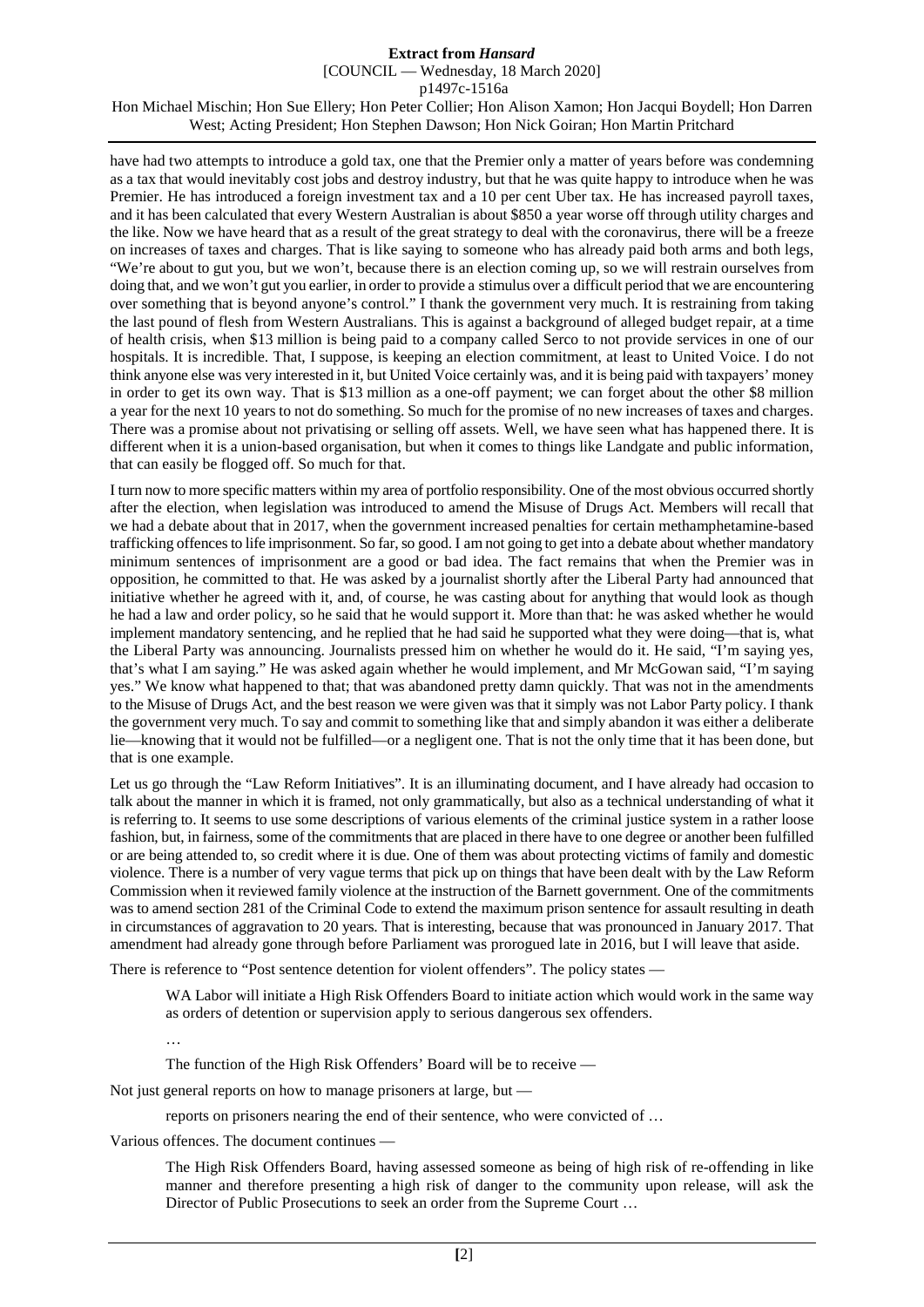[COUNCIL — Wednesday, 18 March 2020]

p1497c-1516a

Hon Michael Mischin; Hon Sue Ellery; Hon Peter Collier; Hon Alison Xamon; Hon Jacqui Boydell; Hon Darren West; Acting President; Hon Stephen Dawson; Hon Nick Goiran; Hon Martin Pritchard

Of course, we have had the legislation before us. We have been debating that. Even though the government says that we may argue that it is inconsistent with the commitment, it is patently, plainly inconsistent with the commitment. It had not been thought through; it was just thrown out there as something to tease the public and attract attention, but, of course, in the sober light of day, and actually understanding how the system works, we do not need a High Risk Offenders Board. We have an informal triaging system, which has been in place for over a decade, doing what this commitment claimed it was going to achieve, and the Director of Public Prosecutions is still doing the job that the director is meant to do. It is another election commitment not fulfilled but dressed up in a different way in order to achieve a different end. We know that the High Risk Offenders Board is not actually going to do what it was claimed it was meant to do.

The no body, no parole law, yes, I accept that that was passed, but, again, it made no material difference to the way that offenders who had not revealed the location of their deceased victims were being dealt with by the Prisoners Review Board anyway. A big tick there for having done something—having taken up Parliament's time and achieved an election commitment that made no material difference to anything.

The Labor Party also promised to "Introduce changes to the dangerous sex offender laws to protect the community". We have been through all this. The commitments were quite specific. The commitment was that a Labor government would ensure that someone to be released under the Dangerous Sexual Offenders Act—now the High Risk Offenders Bill—would need to satisfy the court that they will comply with each and every condition stipulated by the Supreme Court as part of a community supervision order. They would have to demonstrate that they can be trusted to obey all the requirements and provisions of the community supervision order. That is not the case. We are in the middle of dealing with amendments to try to hold the government true to its commitment and it has fallen far short of that standard. We are told that there are reasons for that, but we have not been favoured with any legal advice or any real analysis of why.

The next law reform initiative of the Labor Party was —

WA Labor will cease the immediate re-release into the community by providing that there will be no bail applicable to dangerous sex offenders against whom there is a credible allegation they have breached a Community Supervision Order. This means they will remain in custody until the allegation of breach has been dealt with by the Supreme Court.

That is not what the legislation that was passed in either 2017 or 2018 or the High Risk Offenders Bill will do.

Another WA Labor initiative was —

## **Bureau of Crime Statistics and Research**

WA Labor will partner with a University to establish a Bureau of Crime Statistics and Research ...

It has been three years now; we are told that it is a work in progress.

Here is a beauty —

## **Law Reform Commission should be an independent body**

This is an example of how Labor sets up a straw man just to knock him down and then takes credit for it as an achievement. The law reform initiatives of WA Labor states —

A truly independent Law Reform Commission is vital to the development and reform of law in Western Australia.

#### • **A McGowan Labor Government will restore** —

No less —

#### **the independence of the Western Australian Law Reform Commission and task it to report on various matters of current sentencing policy.**

There are two things. It claimed that the Barnett Liberal government had "seriously downgraded the Western Australian Law Reform Commission" and "hampered it in providing its vital role to Government". How it did that is not specified. At the time the now Attorney General said that because the Law Reform Commission's support services were provided by the Department of the Attorney General, it was no longer truly independent and somehow its work was compromised. That is fascinating. What has this government done about it? Absolutely nothing.

During the Standing Committee on Estimates and Financial Operations annual report hearings I asked about what had been done to promote that election commitment, and I was told, "Nothing". Bearing in mind it is an independent statutory authority anyway, the Attorney General had signed a charter saying, "You're independent." There we go! That is hardly restoring independence. That was an election commitment, and he has done nothing.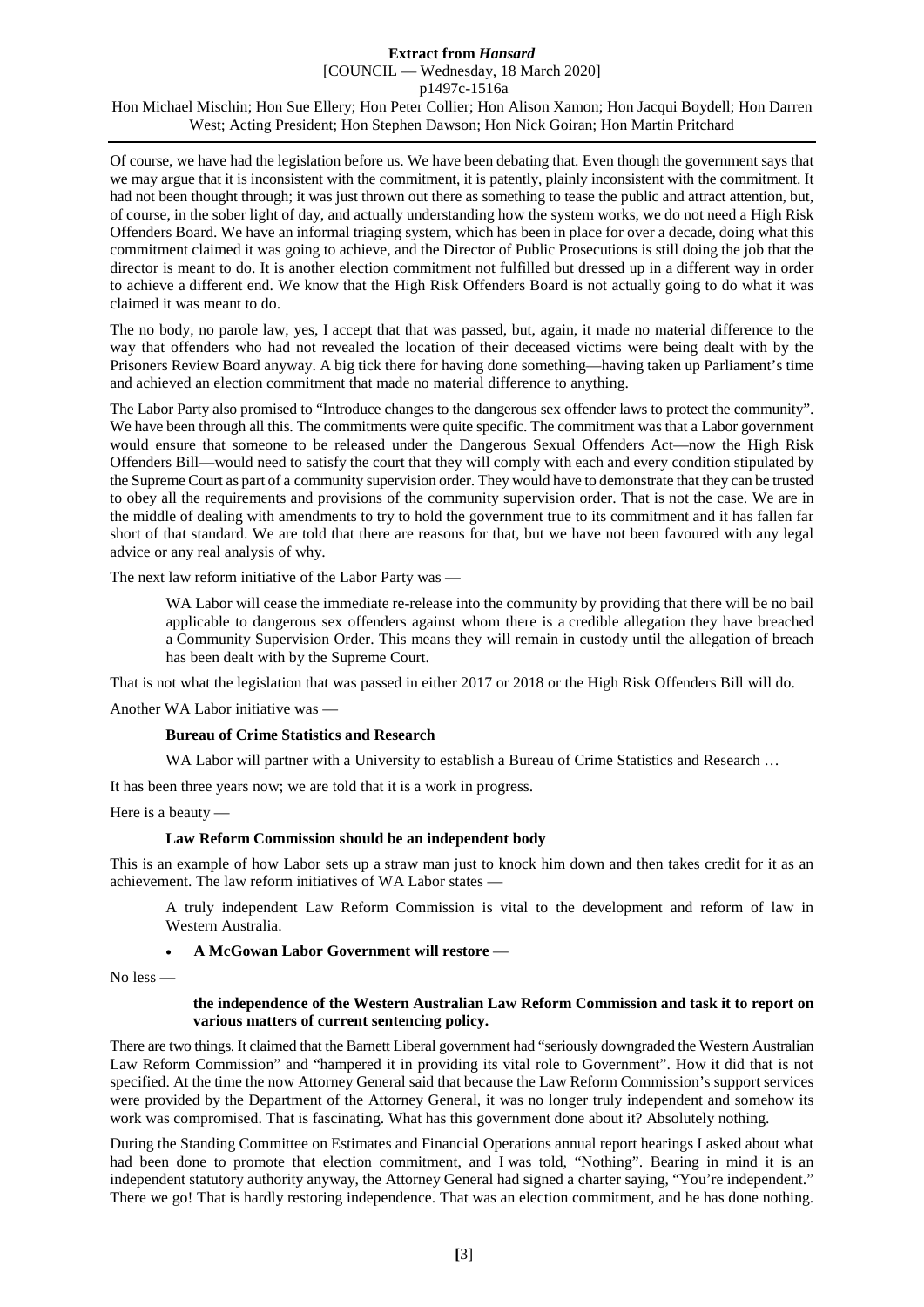He has set up this bogey, this shadow, only to do nothing about it because there is nothing to be done, and the evidence is that there have been no changes to arrangements and that the department, through its policy team, provides support to the Law Reform Commission—I would have thought that might affect independence—and that otherwise all the administrative work for the commission is being done by the department. Indeed, when we come to the sort of work that it should be doing, in its policy platform the Labor Party stated —

Under the Liberal–National Government the ad hoc approach to the development of criminal law has seen us experience the most serious and sustained crime wave seen in Western Australia in a generation.

I do not recall people being robbed in the shops every day or the sort of stuff that we have been reading in the paper happening under a Liberal–National government.

**HON SUE ELLERY (South Metropolitan — Leader of the House)** [1.24 pm]: I rise to indicate that the government will not support this motion. But I do love it when Hon Michael Mischin gets on the roster for either motions on notice or non-government business, because it is a little bit like being hit with a wet lettuce. It is lazy politics writ large from the shadow Attorney General, whose reputation, I have to say, when he was Attorney General was of someone who did not complete very much.

I want to talk about two things that are related to the motion on the notice paper today around the delivery of our election commitments in his electorate in particular. I want to talk about what we are doing in the North Metropolitan Region and then I want to talk a little more about some of the other things that we are doing as part of a government that gets on and does things.

In respect of matters in the honourable member's electorate of North Metropolitan Region, we have begun construction on the \$50 million upgrade to Balcatta Senior High School; converted classrooms into science laboratories at primary schools across the North Metropolitan Region; started construction on a \$5 million upgrade at Wanneroo Secondary College, including a new sports hall and improvements to the tennis courts; provided \$400 000 to Tapping Primary School for improvements; committed \$20.7 million to build a new Burns Beach primary school, which will open in 2022 and accommodate 430 students from kindy to year 6; committed \$2.5 million to upgrade Kinross College, with construction to start this year; committed \$1.6 million for an early intervention centre for families at Kinross Primary School, with construction commencing this year; provided \$5 million for the performing arts centre at Ocean Reef Senior High School, which is set to open this year and which I visited a few weeks ago and it is looking fantastic; committed \$5 million for the performing arts centre at Belridge Secondary College, construction of which begins this year; delivered urgent care clinics at Brookside Medical Centre in Wanneroo, which will allow people with non-life-threatening but urgent medical needs to get care in their community; begun the planning for the \$256.7 million redevelopment of Joondalup Health Campus, including additional mental health beds, emergency department bays and inpatient beds to support the emergency department expansion; provided \$11.21 million for specialist alcohol and drug staff at WA hospitals, including Joondalup Health Campus, to help reduce the scourge of violence and aggression at public hospitals; opened the brand-new 12-bed stroke unit at Joondalup Health Campus to provide patients with earlier specialist stroke rehabilitation and comprehensive care; delivered the 10-bed mental health observation area at Joondalup Health Campus to improve mental health services; allocated \$457 000 over four years for the methamphetamine peer education program; committed \$16.5 million for the widening of Mitchell Freeway between Hutton and Cedric Streets, where work is expected to be finished by September this year; committed \$40 million to widen Mitchell Freeway southbound between Cedric and Vincent Streets; are progressing the Stephenson Avenue extension project with \$60 million worth of funding; provided \$750 000 to complete the construction of a roundabout at the intersection of Erindale Road and Boya Way; commenced planning for improvements to the intersection at Morley Drive and Wanneroo Road; delivered \$1.5 million to upgrade Robinson Reserve, including picnic areas, barbecues, extra parking, toilets and a playground; commenced early works on the Metronet Yanchep rail extension, which will add 14.5 kilometres of rail to the existing Joondalup line; committed \$30 million to complete the widening of Wanneroo Road to a dual carriageway between Joondalup Drive and Flynn Drive; commenced construction on the Wanneroo Road–Joondalup Drive interchange; commenced construction on the Wanneroo Road–Ocean Reef Road interchange project; and completed the \$23 million widening of Marmion Avenue to Yanchep. I could go on and on and on about the things happening in the North Metropolitan Region, but I want to talk about other things with respect to this motion.

Of course, the most important election commitment that we made was to fix the state's finances, and we have done it. That has put us, I think, in a really strong position to handle what is going to happen in this state over the next few months. Having the state's finances in good order means that we are able to deal with the things that are going to happen over the next few months in Western Australia. We will be able to provide assistance to those who need it as we work our way through what is a troubling time now and what I know will continue to be a period of considerable stress for our community. We are only in the position we are because we made a very deliberate election commitment to fix the state's finances after they were left in the most parlous of states. We will see that we are in a position now to provide assistance to ensure that those who need it most get that kind of assistance.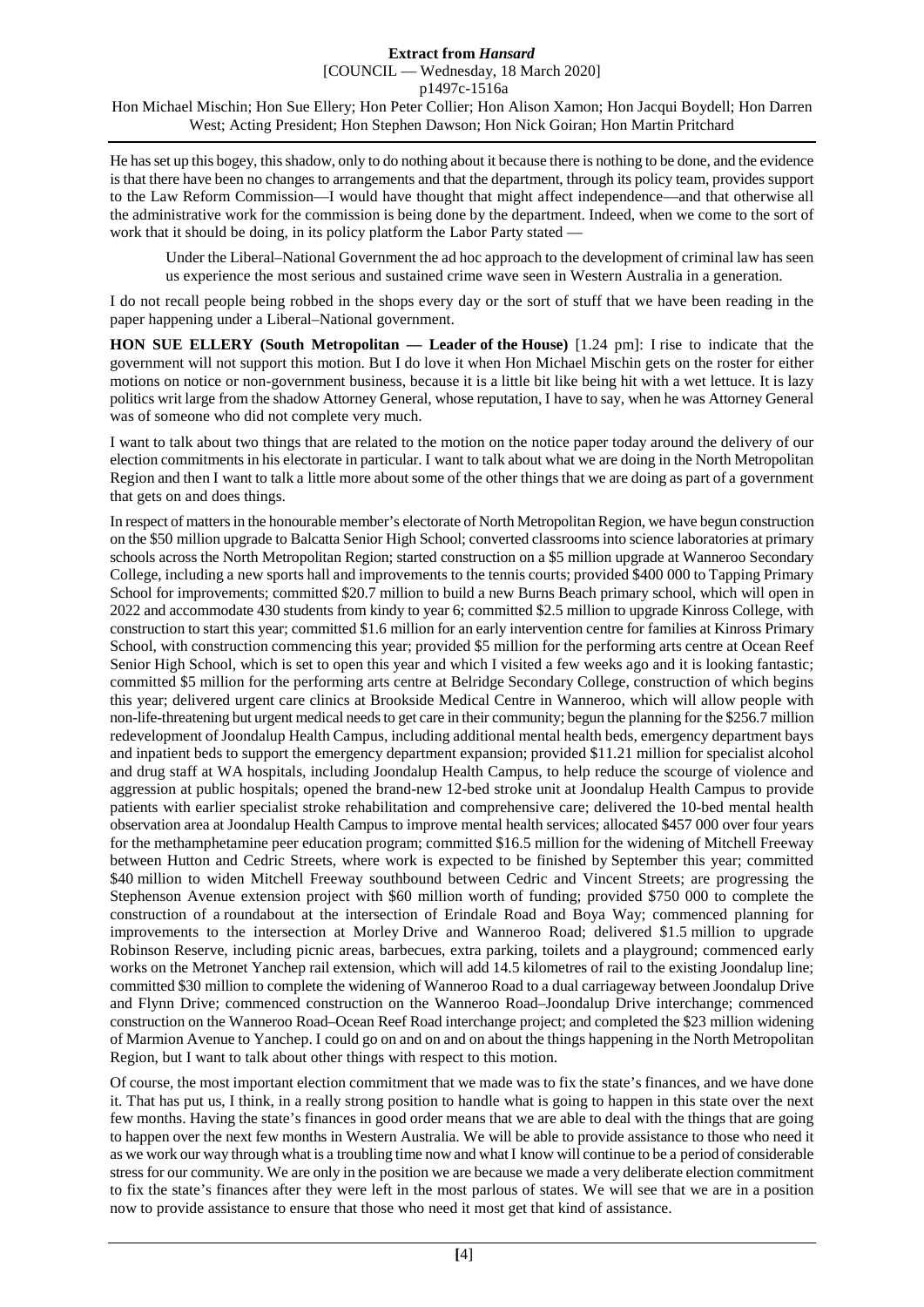[COUNCIL — Wednesday, 18 March 2020]

p1497c-1516a

Hon Michael Mischin; Hon Sue Ellery; Hon Peter Collier; Hon Alison Xamon; Hon Jacqui Boydell; Hon Darren West; Acting President; Hon Stephen Dawson; Hon Nick Goiran; Hon Martin Pritchard

I want to talk a little about some of the things we are doing in my portfolio in particular. In addition to the election commitments in North Metropolitan Region around school infrastructure that I just talked about, we are doing a lot of things. I will go through some of the election commitments but I will talk about some of the things that were not election commitments but are a sign of good government in my portfolio. One election commitment was that we would freeze TAFE fees. The previous government's decision put TAFE beyond the reach of many ordinary Western Australian families, something they assumed would be available for their children—that is, the opportunity to get a high-quality qualification from the training sector. We froze those fees, and then because we had been in a position to correct the financial mess that was left to us, we were subsequently able to further reduce TAFE fees by 50 per cent for 34 high-priority qualifications, putting TAFE back within the reach of ordinary families.

I have met with some of the students who are undertaking training at our TAFE colleges and in the training sector since we introduced those fees, and the stories of those people are amazing. There are people who are able to undertake study and gain a formal qualification who would not have been able to do so in any way if we had not made the decision to reduce those fees by 50 per cent. There are people who are studying now who will get qualifications in the areas that our state is going to need more than ever over the next few months only because of that decision. Equally, it was not an election commitment, but looking at what we needed to do to ensure that we continued to provide job opportunities to Western Australians, an announcement was made last year in October or November to add on top of our normal spend on school maintenance an additional \$200 million to ensure that every single public school across Western Australian has addressed the maintenance issues that they have identified.

One of our election commitments was \$12 million to convert classrooms into science labs. That has gone outstandingly well and has been amazingly received by those schools who were part of that. We worked early on with South Metropolitan TAFE and Rio Tinto to deliver two brand-new automation courses to be offered for the first time this year for students wanting to study automation. We have led the nation in the delivery of that, taking advantage of what we have in Western Australia, which is a resource industry that is used to having to innovate and that has the capacity and the financial willingness to contribute its own money to work with South Metropolitan TAFE to develop those courses.

The government has introduced the Jobs and Skills WA Employer Incentive scheme to support employers with the cost of taking on apprentices and new trainees. We have introduced—it is not an election commitment but it was needed and will continue to be needed—a plan to tackle violence in our schools. We have expanded something that many have tried to for 20 years and have not be able to succeed; namely, the Building and Construction Industry Training Fund levy to the resources sector, and that is operating now.

We are delivering new primary schools, with countless upgrades and expansions to campuses and hundreds of millions of dollars being spent on schools. The government introduced the direct-to-market maintenance model for schools. Something else that was not an election commitment but was a great idea by the Western Australian Council of State School Organisations, which is the body that represents P&C organisations, is the P&C day to acknowledge parents who support their public schools. We added 123 FTE for level 3 teachers, 300 FTE to education assistants and 52 Aboriginal and Torres Strait Islander education officers to provide assistance in the classroom for children who need a little more assistance.

The reason we are in a position to respond in such a strong and rigorous manner to the public health crisis that confronts us internationally is the strength of our public health system. Since day one this government has worked to ensure that it is the very best it can be. We have transformed our health sector to ensure that Western Australia has an effective and affordable system and makes the most of the talented professionals who work in it. Our GP urgent care clinics are providing better care to patients while reducing pressure on our emergency rooms. This year construction begins on the redevelopment of Royal Perth Hospital as well as the state's first medihotel as part of the Murdoch health and knowledge precinct. Construction will start this year on work at Peel Heath Campus as well as upgrades to Geraldton Health Campus and Collie Hospital. Tendering is underway for the brand-new hospital in Newman.

**Hon Nick Goiran**: These are the things you haven't done. Aren't you supposed to be telling us about the things that you have done?

**Hon SUE ELLERY**: The honourable member knows that these are time-limited contributions and I am pretty confident—maybe I am wrong—that people from the member's side want to speak on this as well, considering the motion came from that side. If I can keep my time under what is allocated to me, I will.

**Hon Nick Goiran**: That is because you don't have enough material.

**Hon SUE ELLERY**: If the member stops interjecting —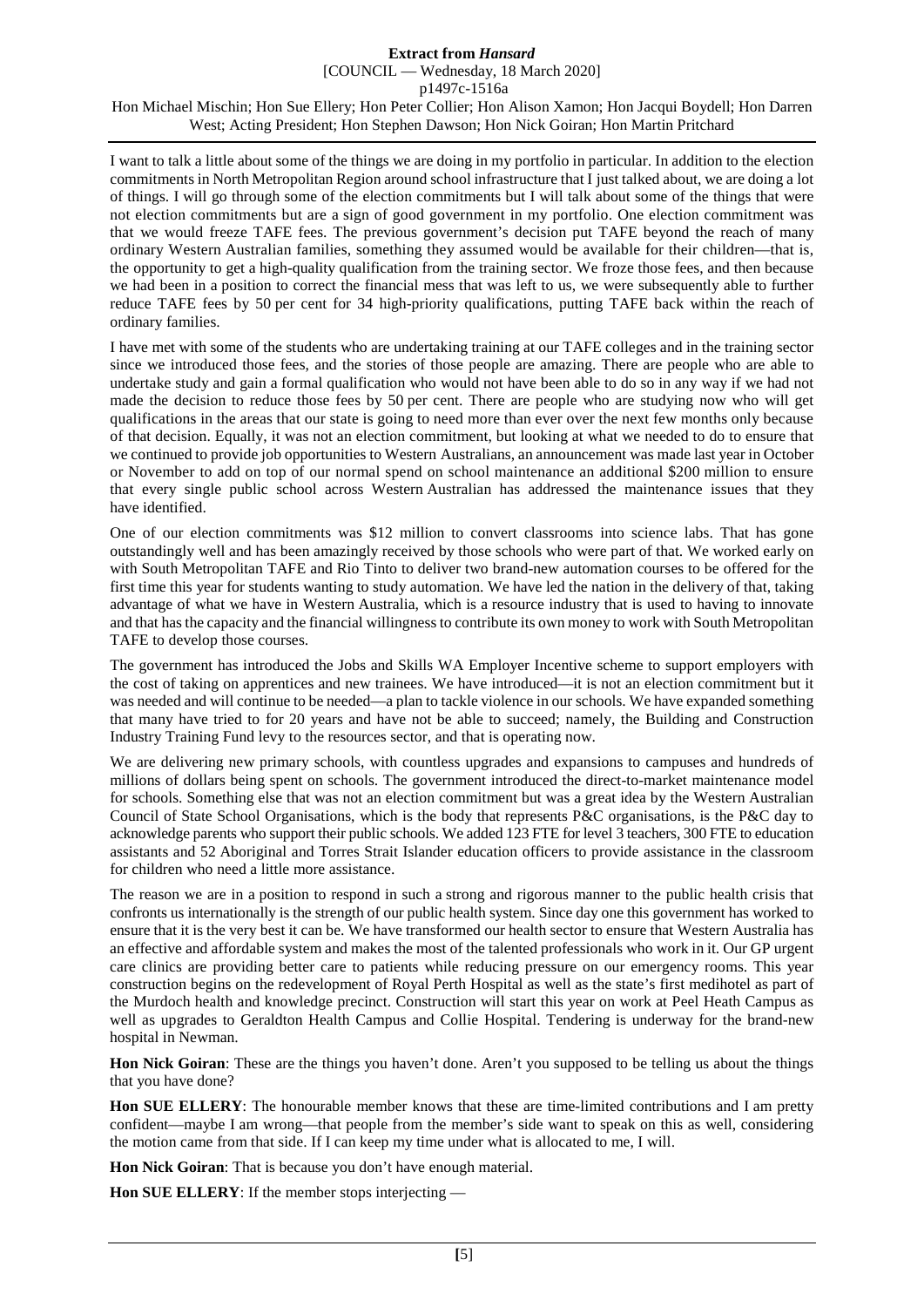### **Hon Nick Goiran** interjected.

**Hon SUE ELLERY**: All right, if the member wants me to take the whole time, I will.

**The PRESIDENT**: Order! Minister. The minister has made a very valid point. It does not help when I call order and people keep talking. If you want to seek the call and talk about this subject, seek the call, but let the minister continue making her remarks. She has just under eight minutes to go. Minister.

**Hon SUE ELLERY**: Thank you very much, Madam President. This year will also see the completion of the Northam Health Service redevelopment and 11 remote Indigenous health clinics. Planning will also continue on a new women's and babies' hospital for Western Australia to replace King Edward Memorial Hospital for Women and in mental health we will see the opening of the Bunbury step-up, step-down facility and the Butler community mental health service centre.

With respect to crime—this issue was raised by the honourable member who moved the motion—there are more police on the street; the new meth border force; Target 120; the unexplained wealth legislation; methamphetamine rehabilitation prisons; better equipment for police; new domestic violence laws; tougher dangerous sexual offender laws —

**Hon Nick Goiran**: You haven't passed the bill yet. What new laws?

**Hon SUE ELLERY**: Madam President.

**The PRESIDENT**: Order! Minister, we all know that interjections are very unruly. Minister, I encourage you to just ignore them and reference your discussion to me, please.

**Hon SUE ELLERY**: Thank you, Madam President. Now, where was I up to?

**Hon Alanna Clohesy**: New domestic violence laws.

**Hon SUE ELLERY**: Thank you. I continue: there are also multiple murderer laws; no body, no parole laws; and Operation Heat Shield. There is less crime in Western Australia compared with what we inherited—less crime in the city, less crime across the regions and less crime across Western Australia.

In terms of the environment, on 1 June this year Western Australian's container deposit scheme will come into effect. The plastic bag ban has already seen a reported 30 per cent drop in plastic bags as litter. Work also continues on our commitment to increase the conservation state in Western Australia by five million hectares as outlined in "Plan for Our Parks". This year Western Australia will release its climate change policy and also continue to work with the commonwealth to establish an environmental approvals bilateral agreement to fast track major project approvals.

One of the points that the honourable member made in his contribution was the decision around Fiona Stanley Hospital. I do not have the *Hansard* in front of me because he made his comments only a few moments ago, but as I wrote it down, he said, "I do not think anyone other than United Voice is interested in that issue." The honourable member will not be back on that side after the next election, but here is why the people on his side will remain on that side: if they genuinely think that the people of Western Australia are not interested in the privatisation of hospital services, they need to think again. They need to think again because people do not like it—they never liked it—and that was one of the reasons the previous government was not re-elected.

Ordinary Western Australians did not like it when the former government talked about the privatisation of Western Power, and when it literally went out and privatised health services and hospital services. Western Australians rejected that, and they will keep rejecting that. So, frankly, long may Hon Michael Minchin reign in continuing to make contributions like the one that he made. If that is what he thinks, it demonstrates that he is still out of touch with the Western Australian community, so long may he hold those thoughts. Members opposite will not get themselves elected back into government if they continue to support the privatisation of hospital services—they will not.

On every measure, this government is delivering. It is hard. Nobody says it is easy. It is hard, and we have had to make some difficult decisions. There are difficult decisions ahead of us all as we deal with the current public health crisis that is confronting the world. But this government has made the hard decisions. It has put the finances in the right order so that we will be able to tackle those issues. We are delivering on our election commitments. We are working hard every day to do that. That is something the previous government again lost sight of. It made election commitments, and, within weeks of being re-elected, it dumped them. That is something that Western Australians are not going to forget. I am going to make sure than I remind Western Australians every day —

**Hon Michael Mischin** interjected.

**The PRESIDENT**: Order!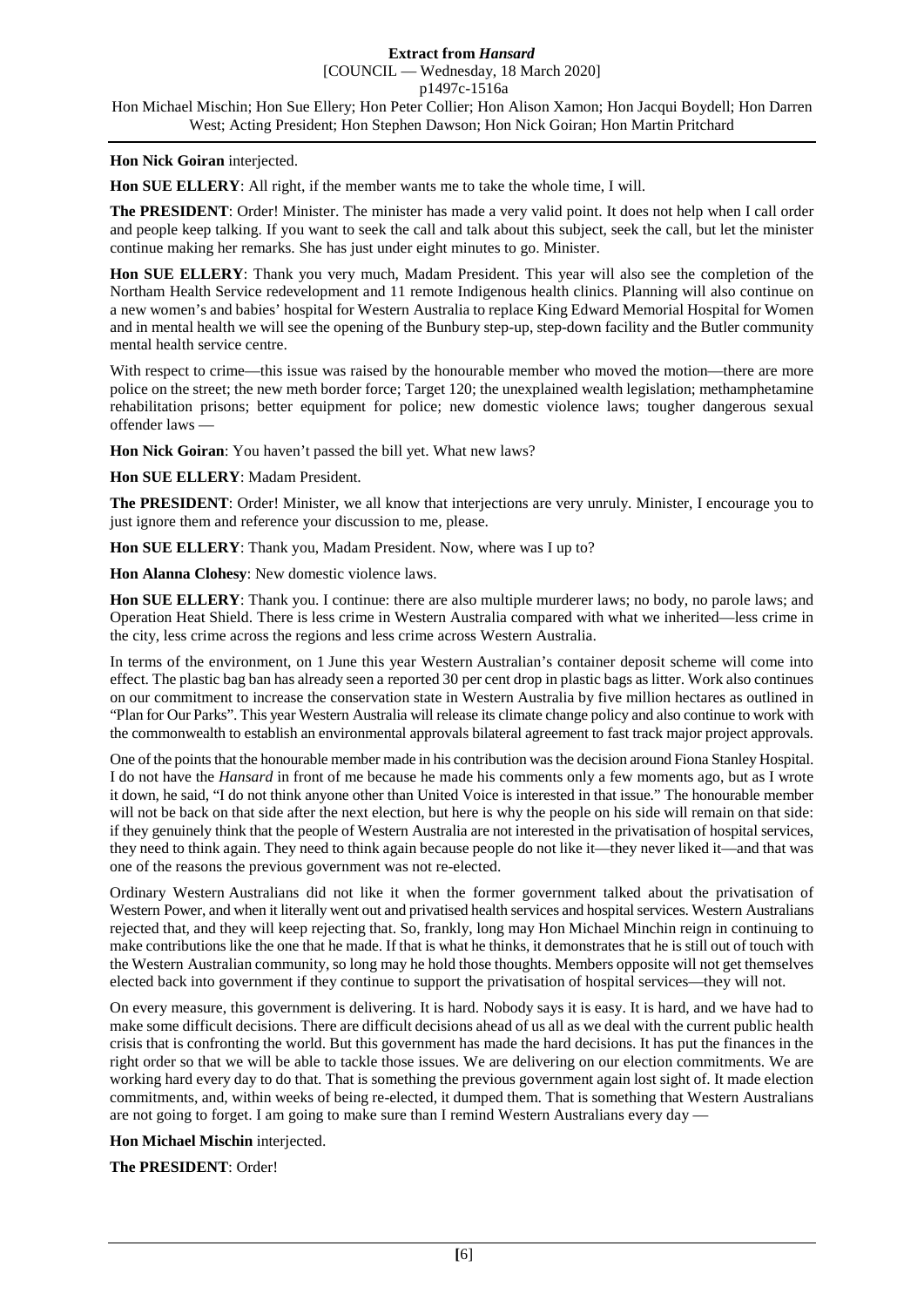## [COUNCIL — Wednesday, 18 March 2020]

p1497c-1516a

Hon Michael Mischin; Hon Sue Ellery; Hon Peter Collier; Hon Alison Xamon; Hon Jacqui Boydell; Hon Darren West; Acting President; Hon Stephen Dawson; Hon Nick Goiran; Hon Martin Pritchard

**Hon SUE ELLERY**: Keep going! I really hope that Hon Michael Mischin gets to be in charge of motions on notice and non-government business more regularly.

**The PRESIDENT**: The question is that the motion be agreed to.

Several members interjected.

**The PRESIDENT**: When Hon Peter Collier's colleagues are quiet, I will give him the call.

**HON PETER COLLIER (North Metropolitan — Leader of the Opposition)** [1.41 pm]: It gives me a great deal of pleasure to stand in support of this motion. I have to say at the outset that I am completely staggered at the vacuous response from the Leader of the House. I am surprised at the outset —

Several members interjected.

### **The PRESIDENT**: Order!

**Hon PETER COLLIER**: We have just heard the Leader of the House complain incessantly about interjections, so members opposite should respect their leader's wishes.

Several members interjected.

**The PRESIDENT**: Order! I would like to hear what the Leader of the Opposition has to say. I am sure he is going to get on and talk about the actual motion in front of us.

**Hon PETER COLLIER**: I will, without interjection, thanks, Madam President.

**The PRESIDENT**: Thank you.

**Hon PETER COLLIER**: Having said that, I am staggered that the Leader of the House stood up when she did. Surely she could have let a few other members make a contribution and then respond. That response was completely irresponsible. We normally get from the Leader of the House a complaint about how Hon Michael Mischin has an infatuation with the Attorney General. Then she tells me my response is always shrill. Then she carries on about the former Liberal–National government ad infinitum; that is all we hear about. As we keep saying, she is going for the BTL award—"Blame the Libs"—and she is well ahead after today's contribution. Then she carries on about the financial management of the state.

The motion is about the government breaking its election promises. I would have liked to talk about election promises as opposed to this tirade of so-called achievements that were already in train. I just say that a litany of promises were broken and completely ignored. The number one promise was, of course, about the finances. Everyone knows that without the floods in Brazil and the escalation in iron ore prices, and the magnificent GST solution from the federal Liberal government—were it not for those two variables—the current Labor government would still be in deficit it would be, without a shadow of a doubt. The Treasurer will acknowledge that. Without those two variables, the budget would be in deficit.

We all have a challenge facing us now. You guys in government have a very real challenge in terms of where you are with the budget. I remind members that two months after we won government in 2008, we had the global financial crisis. We instituted a stimulus package and, as a direct result of that, we had a boom. I hope members opposite will not just hover along and say they have this so-called surplus—because it is a phoney surplus—and will govern effectively and efficiently.

Let us look at some policies that were evidently broken promises. I was staggered at the gall of the Leader of the House when she talked about \$270 million for Joondalup Health Campus. That is absolute garbage. Do members know how much money—how many dollars—this mob opposite has contributed to Joondalup Health Campus? Does anyone know?

## **Hon Tjorn Sibma**: Zero!

**Hon PETER COLLIER**: I will accept this interjection from a fellow member for North Metropolitan Region, Hon Tjorn Sibma, a very learned gentleman. He got it right first cop—zero. Not one dollar. Every single dollar that is in the government's budget for the Joondalup Health Campus project is federal money. The government has not contributed one cent to that project. It has broken that promise.

The next broken promise is medihotels. I have mentioned this before. The Leader of the House talked about the medihotel at Murdoch. How many sods have been turned on the three medihotels thus far? How many ounces of soil has the government turned on the medihotels after over three years in government? Not one ounce; not one thing. Nothing has been done on the medihotels. Had the government kept that promise, how valuable would those medihotels be now in this moment of crisis? They would be very valuable. What I am saying is that it is all good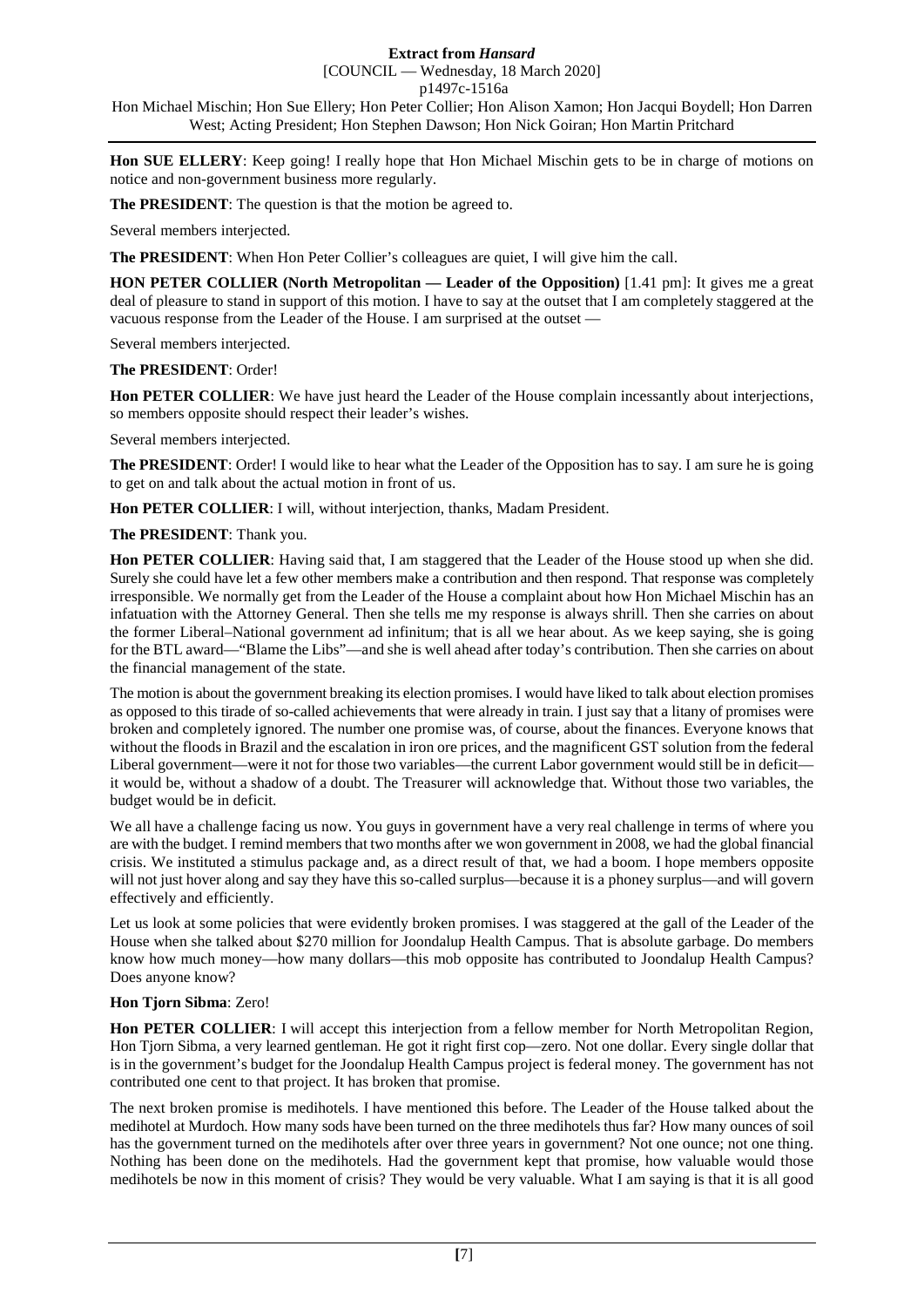[COUNCIL — Wednesday, 18 March 2020]

p1497c-1516a

Hon Michael Mischin; Hon Sue Ellery; Hon Peter Collier; Hon Alison Xamon; Hon Jacqui Boydell; Hon Darren West; Acting President; Hon Stephen Dawson; Hon Nick Goiran; Hon Martin Pritchard

and well to point the finger, but the issue with those medihotels is massive. It is a clear and unambiguous breaking of a promise.

Let us look at this. Members should not take my words for it; they should take the Premier's words for it. On Saturday, 4 February 2017, Mark McGowan, the now Premier, said in a media release —

A McGowan Labor Government will invest \$167 million to expand the Joondalup Health Campus

- A Medihotel and an Urgent Care Clinic will be delivered for the northern suburbs
- 90 additional public beds, up to 30 new mental health beds and eight new operating theatres

He made that commitment a month before the election.

On 24 June 2017, Premier Mark McGowan signed a statement of intent with Ramsay Health Care. He made the promise before the election, and immediately after the election he reinforced it and said that he was going to keep his promise. An article headed "Northern suburbs residents to benefit from the Joondalup hospital expansion" states —

As part of the McGowan Government's commitment to put patients first, an Urgent Care Clinic will be established at Joondalup Health Campus to treat patients who are assessed as non-urgent and help reduce pressure on the emergency department.

A medihotel will also be built to free up more hospital beds and improve patient flow.

He reinforced that as Premier. That was then tweeted by one of his minions at Dumas House. It continues —

We're putting patients first in the northern suburbs.

We've signed a Statement of Intent at Joondalup Health Campus to get our \$167 million expansion plan underway.

And there won't just be a Medihotel, which will free up hospital beds and improve patient flow.

He says that consistently. He says over and over again that the government is committed to a medihotel at Joondalup. That was the promise, and he repeated it.

On 11 July 2017, Hon Roger Cook, Minister for Health, put out a statement headed "State Government to deliver WA's first Medihotel at Murdoch". It states in part —

Work will begin on Western Australia's first Medihotel next year with the facility expected to open next door to Fiona Stanley Hospital by 2021.

That was in 2017, and the Minister for Health said work would begin the following year, which was 2018. Not one nail has been hammered in. Not one element of that project took place in 2017–18, and neither did it in 2019 not one thing. It remains dormant.

I then asked a couple of questions without notice. The federal Turnbull–Morrison government gave its \$160 million for that project. There was still not one cent from the government, even though it likes to lay claim to it. I heard the Premier say on radio 6PR that the government has \$160 million in the budget for Joondalup Health Campus. It is not the government's money. It is now, of course, but it came from the federal government. The federal government provided it. I would like to assume that after three years there might be some progress on medihotels. On 19 February 2020, I asked -

I refer to the government's commitment to build medihotels.

- (1) Has construction started on the medihotel at Murdoch?
- (2) If no to (1), when is construction expected to start?
- (3) When is the medihotel at Murdoch expected to take its first patients?
- (4) What are the expected annual operating costs for the Murdoch medihotel?
- (5) What other medihotels will be built and when will construction commence on those medihotels?

Mindful that the Labor Party committed to three medihotels, at Joondalup, Royal Perth Hospital and Murdoch, I asked whether construction had started. The answer was no. I asked when construction was going to start. The answer was —

Construction on the medihotel at Fiona Stanley Hospital, Murdoch, is planned to commence in the second half of 2020 and be completed in late 2022.

It will start taking patients in late 2022. It was meant to be 2020, but it still has not started. My last question asked where the other medihotels will be, mindful that in opposition and in government the Labor Party committed to three: at Joondalup, Royal Perth Hospital and Murdoch. The last answer states —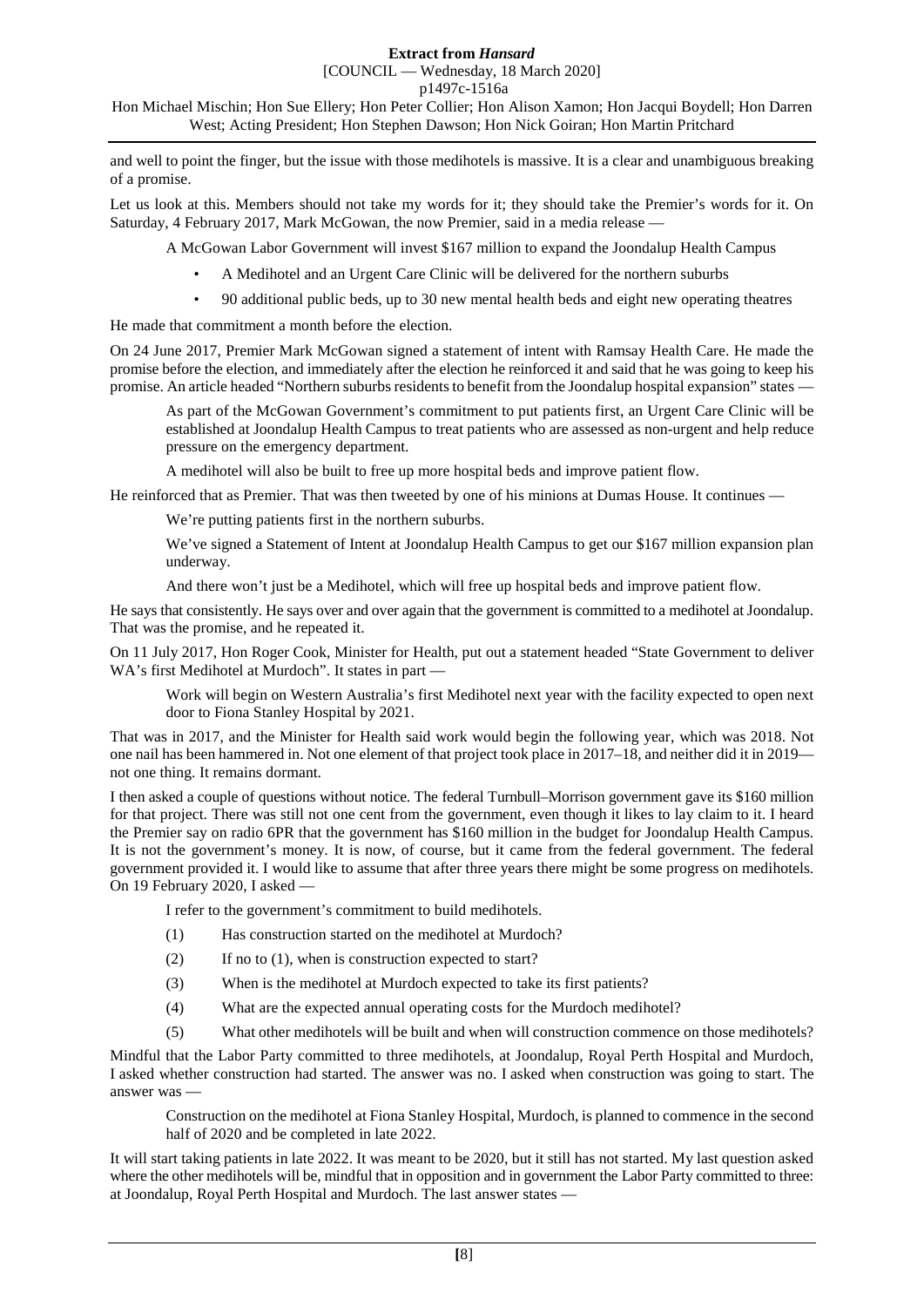# [COUNCIL — Wednesday, 18 March 2020]

p1497c-1516a

Hon Michael Mischin; Hon Sue Ellery; Hon Peter Collier; Hon Alison Xamon; Hon Jacqui Boydell; Hon Darren West; Acting President; Hon Stephen Dawson; Hon Nick Goiran; Hon Martin Pritchard

A medihotel is being built at Royal Perth Hospital with construction due to commence in the second half of 2020.

What is the problem with that? There is no Joondalup medihotel. The government has directly broken a promise. Just last week I asked —

- (1) What is the expected start date for construction of the Murdoch medihotel?
- (2) What are the specific reasons for the delay to the project?

The answer was —

Construction on the medihotel at Fiona Stanley Hospital is planned to commence in the second half of 2020.

What is the reason for the delay? The parliamentary secretary answered —

Appropriate due diligence to develop the design and scope of services has led to a delay in the original time line for the project.

She has to be joking. The Labor Party knew about this 12 months before the election. Now we are in the last quarter of the current electoral term and the government still has not done one thing. No-one will be in a medihotel anywhere in Western Australia until at least 2023. If we are lucky, it will be at Murdoch. There has been no start at Royal Perth Hospital and no start at Joondalup. That is a completely unambiguous break of a promise.

The Labor Party has played scratched records about transparency, secrecy et cetera from the previous government. It went into the election no better, and every time we have one of these debates, I say the words of the now Premier. On 18 June 2016, he stated —

"The public interest must come first, transparency must come first, openness must come first.

The only problem is that that lasted until 11 March 2017. From 12 March 2017, that completely went out the window. I have, unfortunately, a litany of examples of when, quite frankly, the current government has given Parliament, this chamber in particular, a single-finger salute to transparency and openness. It honestly does not care. It treats the Legislative Council with complete contempt. That starts from the top down, and has permeated through the ministry, advisers, parliamentary secretaries and the party itself. I have dozens of examples. We could have these motions all year and we would not get through a quarter of the examples. At this very moment, since the Labor government came to power, McGowan government ministers have issued section 82 notices in Parliament 55 times. In the entire first term of the Barnett government, there were 12. We still have 12 months to go with this government.

One issue that the government cannot seem to get right is conflicts of interest. One particular conflict of interest, members will be aware, was with the Albany Carnegie wave project. I pursued that relentlessly, because that was fraught from its inception. Without a shadow of a doubt, the Minister for Regional Development had a conflict of interest in that project, and a lot of that is why it went belly up. It should never have got the contract in the first place. I asked the Premier —

Has any minister declared a conflict of interest or a perceived conflict of interest in Carnegie …

The response was no. A few months later, I asked whether there was any conflict of interest with the rock lobster industry, when that all went pear-shaped for the government—again, another broken promise. The response I had to that was that declarations under the Ministerial Code of Conduct are treated as cabinet-in-confidence, in the same way they were under the previous administration. Why can the government answer me about Carnegie, but not the rock lobster industry? Obviously, someone who answered the question on Carnegie was not working in the Premier's office anymore. He did the wrong thing. The Premier signed off on it and gave it to me, and then the government cannot give an answer on the rock lobster industry. If the government is going to have a standard, at least be consistent. We wonder why.

Trying to get FOIs out of this government is like extracting blood from a stone—it is just not possible. To get the FOIs on Carnegie took me years, not months. I put the first request in on 17 December and ended up getting it back 76 days later. I had to narrow the scope on four occasions. It had extension, after extension, after extension and then I finally got it. That revealed a number of things about what took down the project. I have done about three or four of these, and every single time I have put FOIs to the Minister for Regional Development, the government has asked for an extension and to narrow the scope. It is constantly and consistently trying to get away from the facts and the truth. Do not take just my word from it. An opinion piece by Gary Adshead from 17 September 2018 states —

On the issue of transparency and accountability in government, Premier Mark McGowan is trying to have his cake and eat it.

"We will strengthen governance, accountability and transparency across government,"…

"We will govern only in the interests of all Western Australians."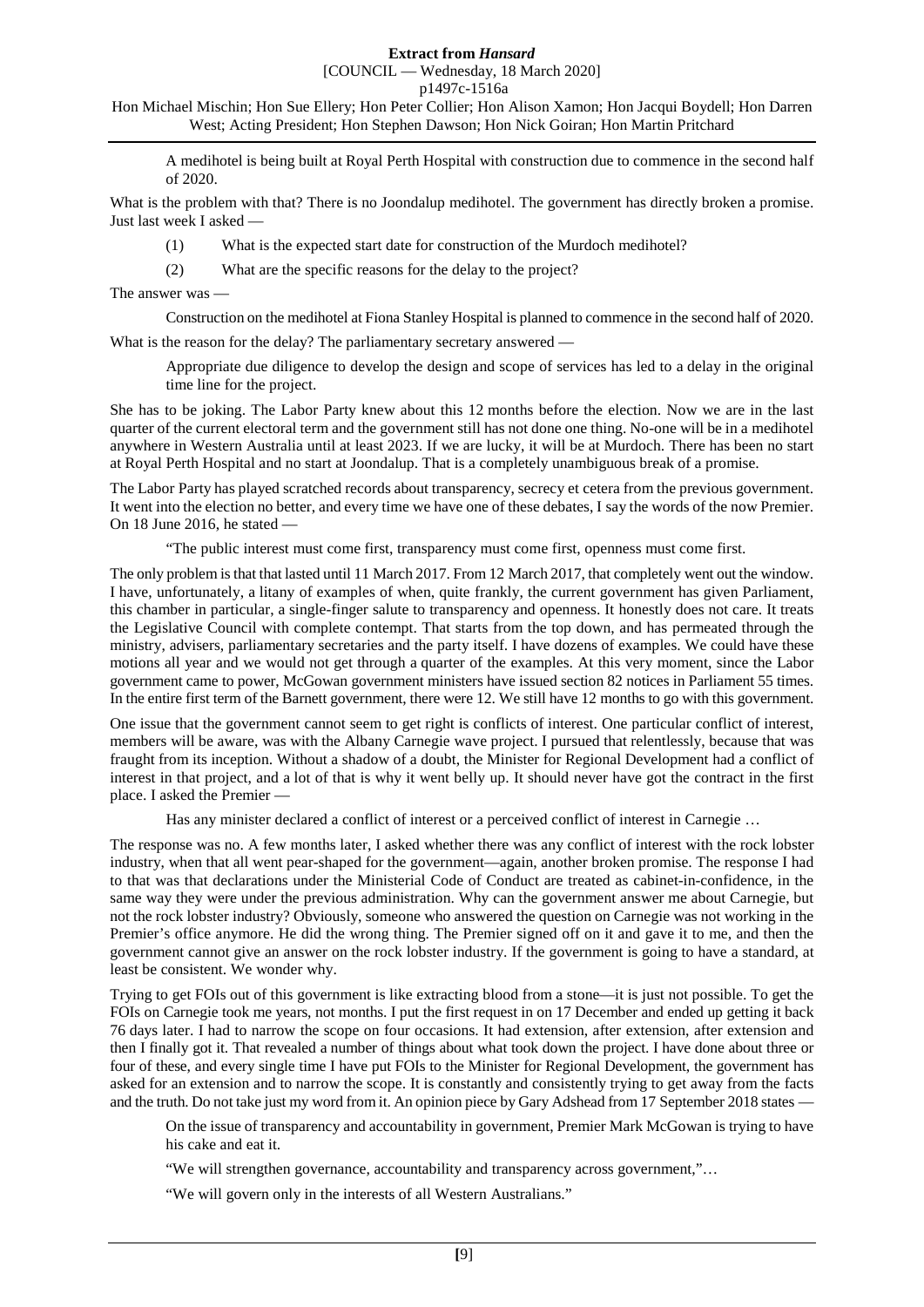[COUNCIL — Wednesday, 18 March 2020]

p1497c-1516a

Hon Michael Mischin; Hon Sue Ellery; Hon Peter Collier; Hon Alison Xamon; Hon Jacqui Boydell; Hon Darren West; Acting President; Hon Stephen Dawson; Hon Nick Goiran; Hon Martin Pritchard

He loves talking the talk, but evidence is emerging that he is not walking the walk.

Today *The West Australian* revealed the staggering number of occasions McGowan's ministers have invoked something known as section 82 notices under the Financial Management Act 2006 to avoid answering questions in Parliament.

Since coming to power … 18 months ago, the McGowan Government has used section 82 notices to block questions on almost 40 occasions.

That is now 55, so it has gone up since then. The article continues —

Compare that with the 67 times in total—across more than eight years in office—that the Barnett government relied on section 82 in refusing to provide answers.

McGowan's "gold standard" of openness has become rather opaque.

I have plenty more to go on that one, and I will talk about that a little later.

Let us look at the ministerial travel reports. Every single ministerial travel report that members opposite have tabled has been, on average, 182 days, or six months, late. Every single ministerial travel report has been late, and members opposite talk about openness and transparency. Do not take my word for it; members can check them. Every single ministerial travel report was late. The first one was 257 days late, the second one was 165 days late, the third one was 180 days late and on it goes. Another one was 219 days late, another was 162 days late, another was 254 days late and so on. The average was 182 days, or six months, late. There are so many issues, but I will try to get through at least one more.

What about questions? As I said, when we try to get answers out of this mob, it is absolutely impossible. I asked a question of the Minister for Lands —

Given that nearly four months has passed since the minister gave a commitment to table the relevant sections of the contract with Land Services WA regarding privacy, will the minister now table the relevant sections of the contract; and, if not, why not?

I asked that just a couple of weeks ago. The response states —

The process to table the documents required under the relevant legislation is currently being worked through. The documents are close to being finalised and then will be tabled as soon as possible. It has now been five months and I still have not got them. It is the same with the contract for Volvo buses. I have asked about that over and over again —

I refer to question without notice 1099, asked on Thursday, 26 September 2019;

It refers to other questions asked on other dates. The question continues —

- (1) Given that close to five months have now passed since the question was first asked, has the minister had the opportunity to review the documents?
- (2) If yes, will the minister table the documents; and, if not, why not?

What was the response? It was —

(1)–(2) The minister is still considering the matter.

That was six months late. This goes on and on. These guys make Monty Python look like rank amateurs. The next one, which is about the Auditor General and the tabling of the Metronet Taskforce minutes, is a beauty. The Minister for Transport has a PhD in secrecy. I basically get the hand every time. I have been asking about the Metronet Taskforce minutes for almost two years. In the first one, I was told that the minister is seeking further advice on the issue. I asked the same question over and again but I kept getting the same response. I was told that the minister is seeking advice on tabling the minutes. In another answer, I was told -

As the minister stated on 14 March 2019, advice has been sought from the Department of Transport, the Public Transport Authority and the State Solicitor's Office. Further advice is being sought and a response will be provided in due course.

That was on 20 March 2019. Do members know what the minister did? She gave up trying to answer my questions. When I finally asked the last question on 19 November, her response was -

The Metronet Taskforce is now a subcommittee of the Expenditure Review Committee of cabinet. The well-accepted standards and practices relating to information prepared for cabinet subcommittees therefore apply to task force minutes.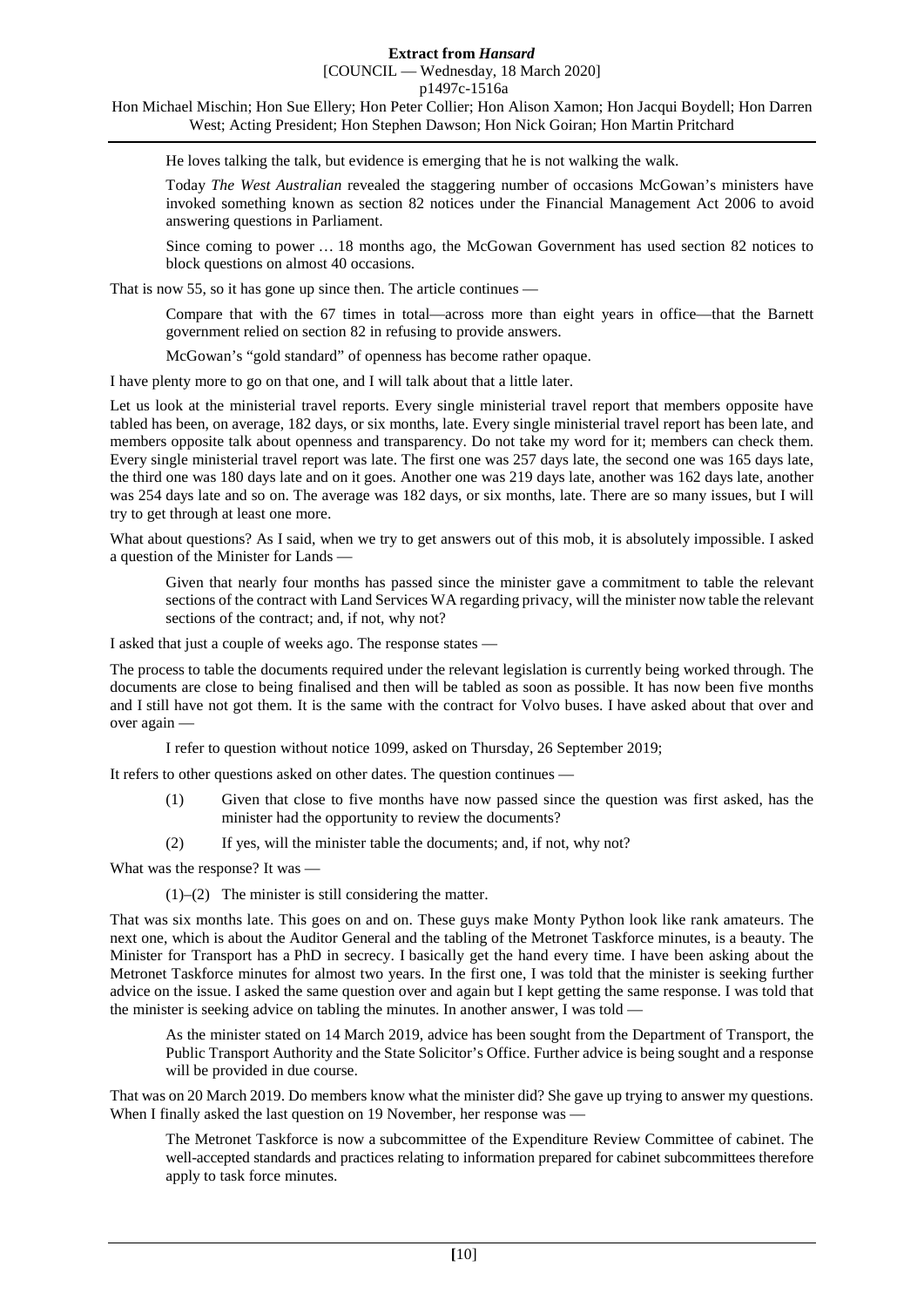She says, "No, no, no", but then she makes it part of cabinet and hides under the cloak of cabinet confidentiality. These guys have been breaking promises left, right and centre and they should hang their heads in shame.

**HON ALISON XAMON (North Metropolitan)** [2.01 pm]: I rise because I want to make a few comments about this motion, which, fortunately, is fairly broad reaching, because I suspect that some of the election commitments that have not been realised by this government that the opposition would want realised are not the ones that the Greens want realised. I am thinking particularly about the battle around the tough on crime and law and order vote, which always arks up during the lead-up to elections, in which we see a competition as to who can be the toughest on crime. If the Attorney General decides not to enact some of the more punitive measures, that is fine with me.

The "2017 WA Labor Platform" is very interesting reading because it illustrates a range of promises that were made, particularly to constituents who matter to me, that have not been realised and, in fact, I suspect will not be realised in this term of government. I understand the desire to try to appeal to the masses. The Greens are far more comfortable in recognising who its core constituents are and we are very much speaking to them. I want to pull out a grab bag of a few areas that have not been handled particularly well, areas in which there has been no reform, and I will not hold my breath waiting for some.

I note as a starting point that there was, of course, the promise to ensure that schools develop behaviour management policies. Instead of doing that, there was a rollout of punitive automatic suspension and expulsion policies, which runs contrary to the sorts of priorities identified, particularly for Aboriginal children. It is important to note that to date, we still have not seen anything tangible to assist Aboriginal students to better engage along these lines. I hope we will see something from this government to address that.

The "2017 WA Labor Platform" also refers to the need to address the three-strikes policy in the eviction of tenants from public housing and the need to ensure that there is appropriate support for tenants at an early stage so that their tenancy can be sustained rather than result in the purely punitive measure of eviction. I point out that Aboriginal families are still being evicted into homelessness; that is still happening. Further, I have raised in this chamber particular concerns—I will have much more to say about this later on this week—about the eviction of people with mental illness into homelessness. That is happening even in the grip of the pandemic crisis that we face right now. I have not seen anything that has given me any comfort, particularly from the Minister for Housing, to address my serious concerns, particularly about people with serious mental health issues being evicted into homelessness. The Labor Party had a lot to say about that, certainly from a human rights perspective, but when it comes to the rubber hitting the road, in practice it has been sorely lacking. I note that a number of tenancy organisations that assist people who face eviction have expressed deep concern about the lack of genuine progress in this area and, in fact, have said that in many respects the situation has started to go backwards.

I note that the platform refers to —

The development of a culturally appropriate diagnostic tool for Fetal Alcohol Spectrum Disorders, in partnership with Aboriginal health organisations;

I have raised the issue of FASD on a number of occasions and, indeed, it has been raised in various coroner reports arising from the suicide of Aboriginal children in particular. It is a very serious matter. We know from the Telethon Kids Institute research into children at Banksia Hill Detention Centre that a large number of the children there, apart from coming from a background of extreme disadvantage, are also cognitively impaired and many are deemed to potentially have FASD. In response to the numerous questions that I have asked over the course of the last three years about what is happening with FASD, I have been told that it is an all-of-government response and that that is the approach, but we have not seen anything tangible. Apart from being told that it is on the agenda of a number of ministers—which, by the way, makes it really difficult to pin down exactly where the buck should stop and who should ultimately take responsibility for the failure to enact the important recommendations—we have seen chronic inaction. This is an area of huge need. There is no doubt that it is a complex area, but I remain eternally disappointed about the lack of tangible outcomes.

The platform also states that Labor will ensure —

… legislatively, that incarceration is treated as a last resort, and that diversionary tactics, restorative justice and rehabilitation are the priority for young offenders.

This is when I talk about the long overdue promised reform of the Young Offenders Act 1994, which has effectively stalled; it has not happened even though it was promised. We know there is a need to prioritise this as a body of work. The Attorney General has introduced a whole suite of legislative reforms but this one is very important and was an election promise. We have seen no progress whatsoever. I have asked multiple questions about it, but it seems that dealing with some really vulnerable and troubled children as a priority is not that important after all.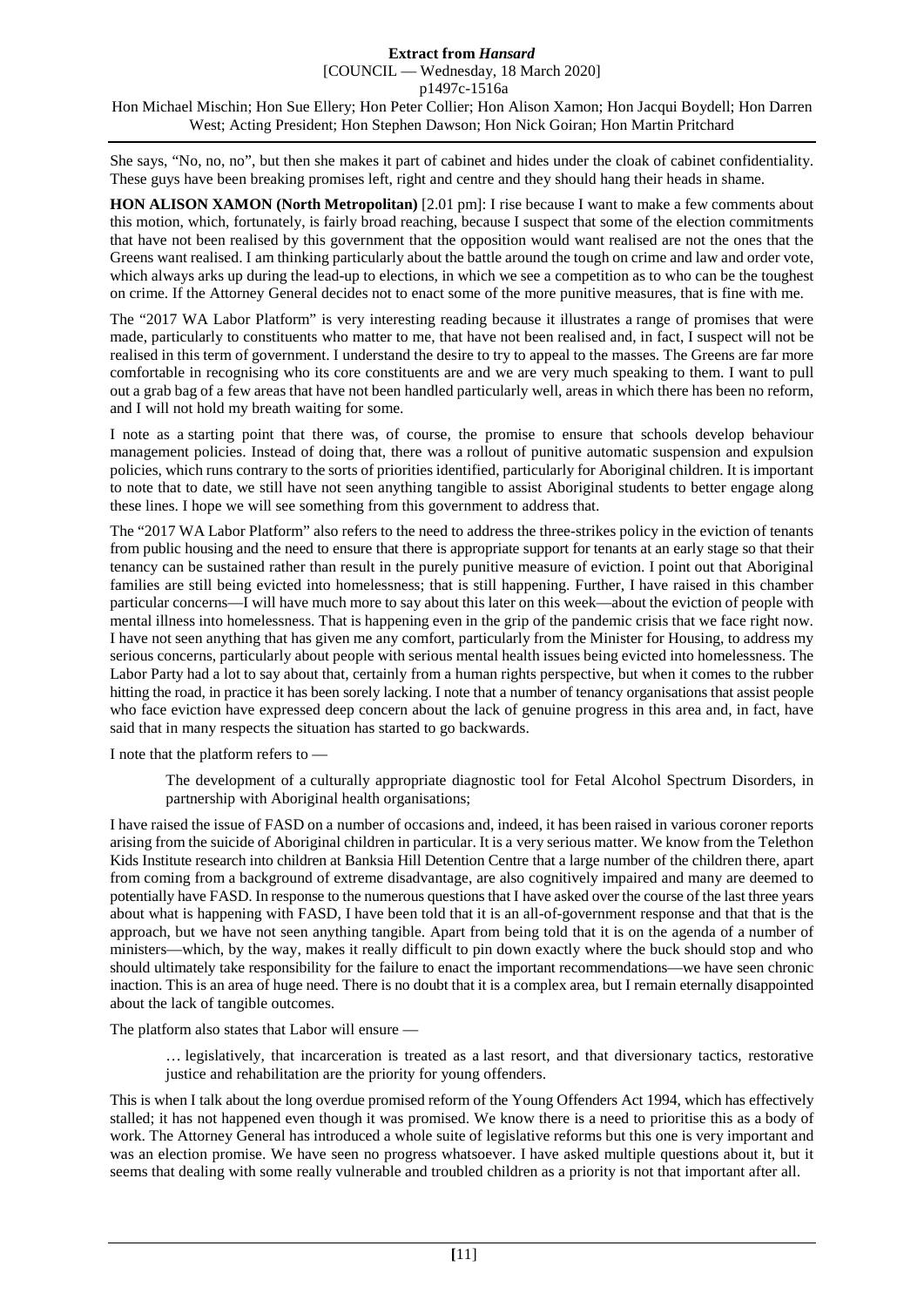[COUNCIL — Wednesday, 18 March 2020]

p1497c-1516a

Hon Michael Mischin; Hon Sue Ellery; Hon Peter Collier; Hon Alison Xamon; Hon Jacqui Boydell; Hon Darren West; Acting President; Hon Stephen Dawson; Hon Nick Goiran; Hon Martin Pritchard

Likewise, the platform refers to people living with disabilities who have allegedly committed crimes and ensuring that they have the right to be dealt with justly, especially when their disability has contributed to their offending behaviour. I am pleased to note that a new Criminal Law (Mentally Impaired Accused) Amendment Bill will finally come to this place. I desperately hope that it is introduced into this place and is passed in this term of government. We have already had a problem with a full legislative agenda that has no capacity to be passed and now, of course, we are facing the unprecedented potential shutdown of Parliament for reasons beyond this government's and everybody's control. I get that. But I am disappointed that it is three years into the term and we are only now, hopefully, seeing that legislation, but we have not seen it yet. I know this is something that the families that I am dealing with are desperate to see reformed. I know that the mental health sector and the disability sector are desperate to see reform. If that bill is passed and carried, that is truly something that this government should be proud of. We still have an ongoing problem in the way that services are being delivered in this space, particularly when it comes to the attitude of Corrective Services. When Corrective Services deals with people who are mentally impaired accused, it is completely wrong-footed. It has no idea how to meet the needs of people who are cognitively impaired or have an intellectual disability or serious ongoing mental health issues and need to have strident medication regimes. I know of far too many people who are being kept in our prisons at the moment, bearing in mind that these people are not prisoners because they have not been found guilty, who are not receiving the care that they need and who are at serious, ongoing risk of getting bashed and being stood over, and that is happening every day. In terms of trying to get tangible reform around this, we have not seen that progress. We saw it under the previous government, which set up the Bennett Brook Disability Justice Centre. But the disability justice centre, and the use of it under this government, has, if anything, shrunk its capacity to fulfil the very important role that it needs to undertake as a declared place. I think a lot of that is to do with some of the management practices occurring there, and, to a large degree, the Mentally Impaired Accused Review Board has had its hands tied on this.

The platform also refers to making sure that the organisations that support the needs of people living with disability should be funded at appropriate levels. Unfortunately, those of us who are keeping an eye on what is happening with the rollout of the National Disability Insurance Scheme know that the transition has been anything but good, and we are talking about particular services that provide a niche role and may not even fit within an ordinary NDIS plan; for example, I am thinking of organisations like SECCA, which is needed on a crisis basis, has been highly reliant on block funding and, come July this year, looks like it is going to potentially go under because it does not fit within that framework but it has had all of its block funding pulled. In addition, we know that more and more organisations have pulled out of delivering services within the NDIS in Western Australia—it is a particular problem in the regions—because they cannot afford to keep running the services on the amount of money that is being offered to them within the individual packages. Therefore, the state government is going to have to seriously step up to ensure that basic services continue and that those markets do not become so thin that entire frameworks of support for people with disability end up collapsing. The very real risk is that an important reform, which is the NDIS, is going to end up becoming a worse system than what we had before, and that would obviously be a terrible outcome for everybody.

I note that there was lots of talk about supporting early intervention programs and initiatives that delivered stable accommodation. AsI have said, I am concerned about the ongoing lack of appropriate referral pathways and access to a range of supports, particularly for people with mental health issues. I have heard that people want to access certain services but are constantly being blocked because of waiting lists or they are not being given appropriate referral pathways to do that. A big platform that this government has really tried to push has been around addressing homelessness, but, clearly, the left hand is not talking to the right hand because at the same time we are seeing very vulnerable people who are having various supports for early intervention and prevention pulled away from them.

I will, of course, have to make a comment that this government, while in opposition, referred to making sure that there was going to be bipartisan support for the 10-year mental health and alcohol and other services plan, and that it was committed to looking at reform and making sure that the necessary investment in the sectors would be upheld. Certainly, we have seen a rollout of things like the step-up, step-down services, and they are very welcome; they invite lots of ribbon-cutting, and I understand that they can be very attractive in a bricks-and-mortar establishment that one can look at and say, "This is what we've created." But what has been lacking, and what is now starting to roll out at crisis levels, has been the wind-back investment in which we needed to look at the serious escalation of investment in community-managed mental health, alcohol and other sectors, which are now screaming out for support. Some of those sectors have been hurt by the NDIS as well, because they deliver services in psychosocial disability, and have found that they are also being hurt by the loss of block funding around certain areas. But more than anything, we are just not keeping up with demand.

I am very concerned about the lack of investment here. It means that, as usual, we are making the decision to throw the money at the crisis end rather than helping people to get well within the community in a way that enables people to continue to function effectively. I remain eternally concerned that all the promises that were made around mental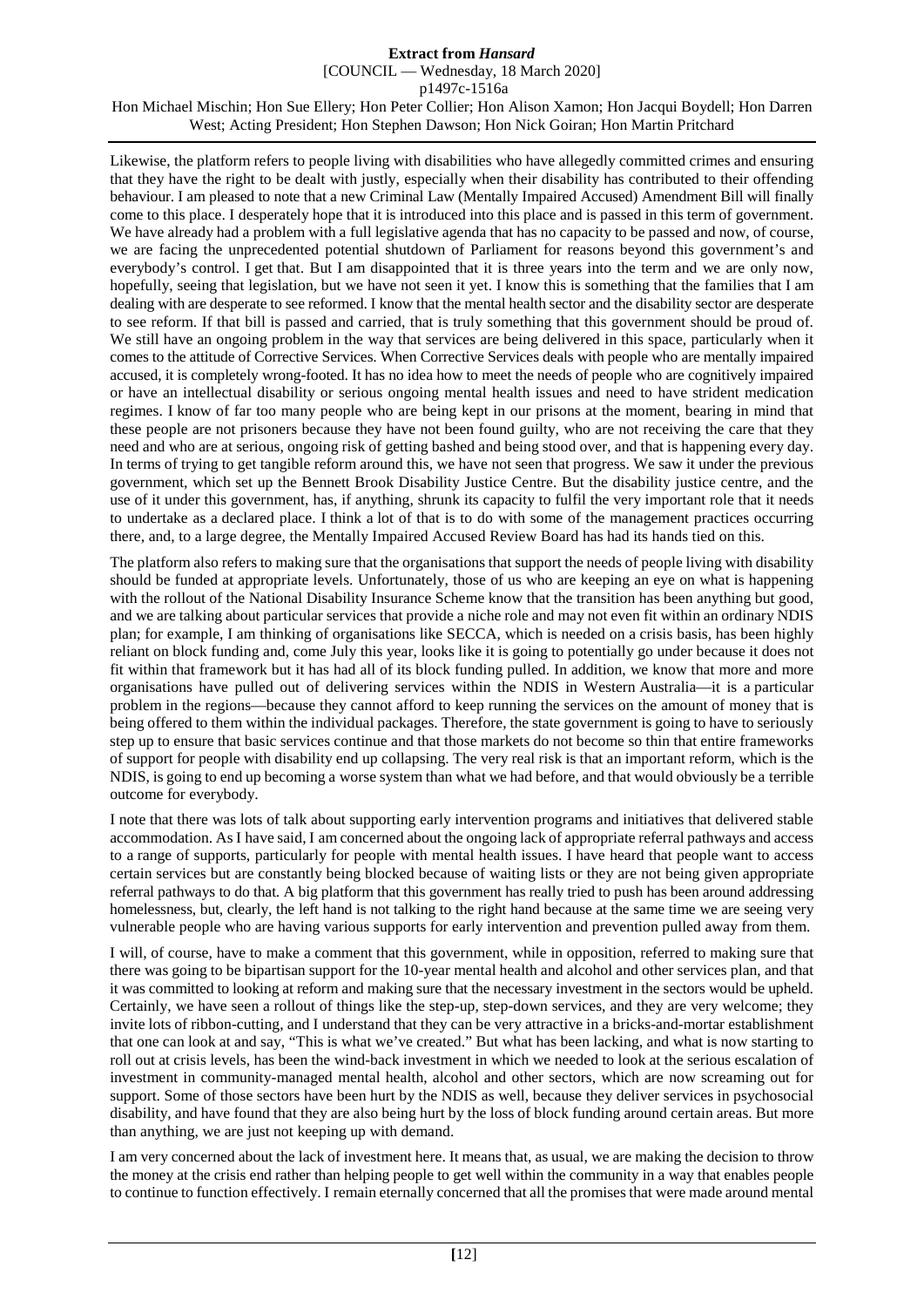health simply have not been delivered to the community to advantage the mental health sector in the way that the government wanted.

I thought I would also make some comments on the lesbian, gay, bisexual, transgender, intersex, queer platform and the elements within that. The "2017 WA Labor Platform" stated that it opposed gay conversion therapy, which is described —

… as a cruel and misinformed practice. WA Labor will work toward ending this practice.

I agree with that. It is not a therapy. It might be a belief system, but it is not a therapeutic intervention. We have not seen any progress, other than good words, from the minister on that. I understand that at the moment, everybody needs to very much focus on trying to address the implications of the pandemic, but there have also been three years during which a lot of the stuff could have been progressed. One of the other things I am concerned about that has not been progressed are the recommendations arising from Project 108, which seeks to put a range of reforms around what happens for trans people. I know this because I am contacted by members of the trans community and organisations like TransFolk and others, and they are very upset because they feel as though they have been utterly neglected. The platform that was circulated before the election refers extensively to trans people and the sorts of legislative reform that WA Labor would look at, as well as the delivery of services, yet there is nothing; it has not happened. Therefore, I will point out that that has been raised with me and that is concerning.

However, I will say that there are many other areas that I could point to. I went through with my highlighter and picked out some of the key things that I am working on at the moment and about which I could say, "Yeah, nothing's happening here", so I thought I would do that.

I will make some final comments before I sit down. One comment is about all the nice words and empty promises about climate change. WA Labor referred to supporting the need for WA to develop strong mitigation and adaptation plans to deal with the consequences of climate change. It referred to establishing and working towards renewable energy targets for WA but did not necessarily explain how that would be done. WA Labor outlined in-principle support for the Paris climate change agreement. As the Greens have said ad infinitum, and will continue to say for a very long time, we believe that those promises around climate change have effectively been smashed and that there is no authenticity that can be attributed to these promises. I recognise that some people in this chamber do not support the Greens' position around climate change, but they also have not gone out to the public and said, "Vote for me, because our number one thing is climate change, and these are all the things that we are going to be doing." I think that WA Labor is going to find that people are going to be —

**Hon Stephen Dawson**: Are you suggesting that we said we went to the election and said it was our number one issue?

**Hon ALISON XAMON**: No, I am not saying that; I am saying that it was one of the many issues, but for a lot of people it is the number one issue, and this was certainly a platform that WA Labor made a point of trying to make a whole bunch of claims on that have not been able to be enacted.

**Hon Stephen Dawson** interjected.

Hon ALISON XAMON: I have my time. I am very concerned, Madam Acting President —

**The ACTING PRESIDENT (Hon Adele Farina)**: Order, members!

**Hon ALISON XAMON:** — that many have not been prioritised. I recognise that there is a whole bunch of other promises, particularly around things such as local jobs programs, that Labor is going to be trumpeting when it comes to the election, but there is a bunch of stuff in this platform that matters, sometimes to people who do not have a lot of sway in their votes—I am thinking of the trans community, for example, and people with mental illness who are being evicted—but these people matter. If these promises had been enacted, that would have been a really amazing blueprint. Instead, I have seen that some things have actually gone backwards, and there has been a disconnect. I am looking forward to being proven wrong in the next six months, at least with the issues that I have raised specifically, with Labor saying that we are going to have very positive progress on this. Otherwise, Labor needs to expect that, of course, it is going to be taken to task for this, because it went to the election with a very large platform. It has made a big deal about being a party that meets its election promises, but it is going to be undone, because there is a whole bunch of commitments that have not been enacted.

**HON JACQUI BOYDELL (Mining and Pastoral)** [2.20 pm]: I want to thank Hon Michael Mischin for bringing this motion to the house today. The Leader of the House gave her reflections on the honourable member's contribution. I always listen to the Leader of the House; I take her advice when she says that we may not like the answer to what has been put forward, but that it is simply the answer. I ask the Leader of the House to listen to what other members have to say and to take on board some of the issues that we raise that members of the public have raised with us. We bring them to the house so that members can debate them and the government can understand the representations that are being presented to members on this side of the house, because it is part of government's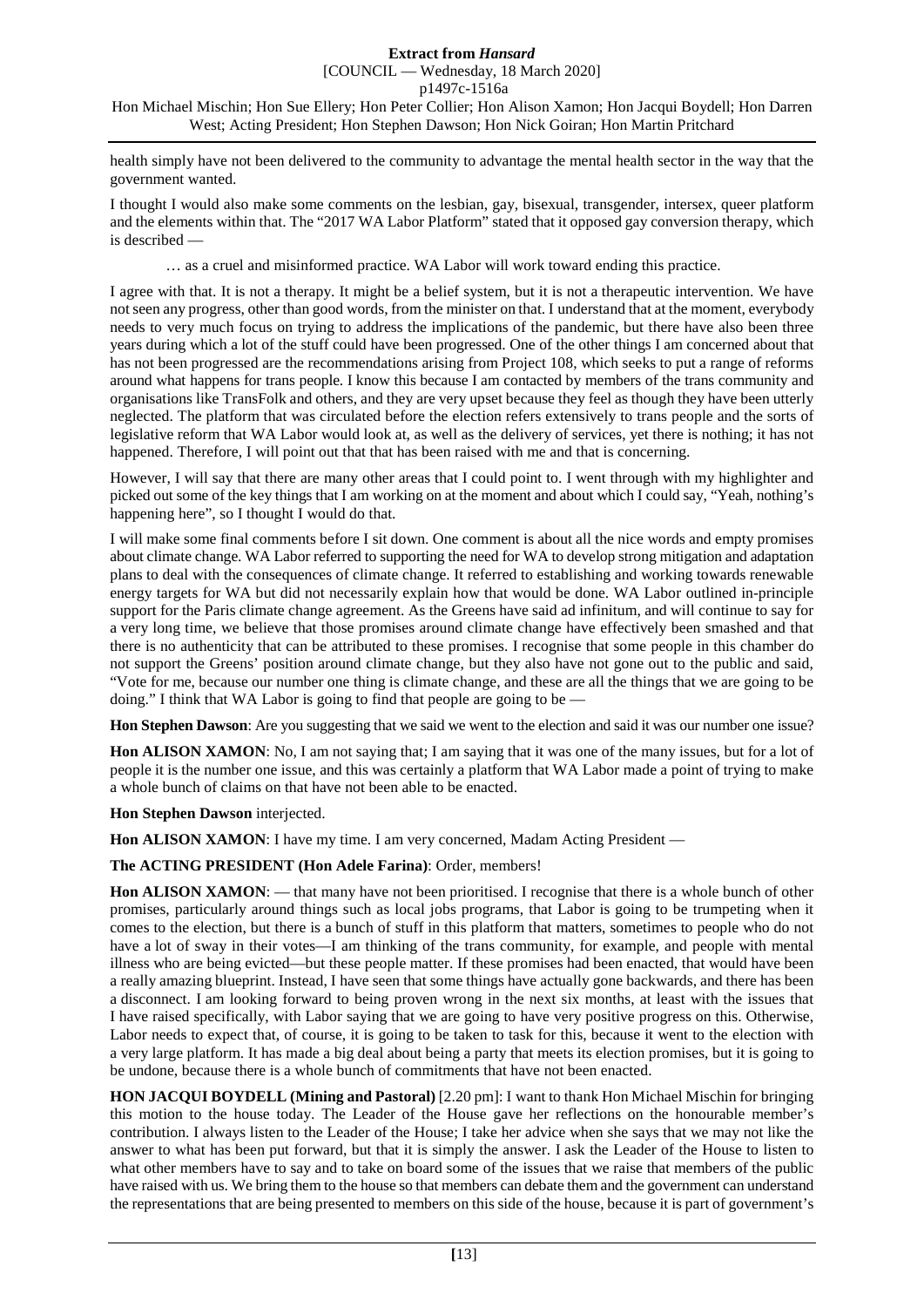role to understand the issues that people are bringing into our offices. There have been broken election commitments and there have been broken promises, which are not necessarily election commitments but certainly promises made during debate in this house, media commentary outside of this house and debate in the local community and certainly in the other place. I will reflect on some of those during my contribution. I will also reflect on a number of election commitments made in the Pilbara region, where I have not seen any proof of commitment or commitment fulfilment, which impacts on the Pilbara community every single day.

I start with investment in the Port Hedland marina and the waterfront development. That concept development was released in October 2018—nearly two years ago. There is still no Port Hedland marina. The draft master plan was released in November last year, and, actually, the Spoilbank Marina or the Port Hedland marina, whatever we call it, has been in concept development for some time. There is no new commitment by this government at all and it still has not delivered on it.

Rangeland reform is something that the Minister for Regional Development has continuously —

Several members interjected.

**The ACTING PRESIDENT**: Order, members! Hon Jacqui Boydell has the call. I ask members to pay her the respect that a member who has the call should have.

**Hon JACQUI BOYDELL**: Thank you, Madam Acting President. The Minister for Regional Development has continually said to the pastoral industry that the government will bring rangeland reform legislation to the house. That has not happened. The pastoral industry is well in need of reform. Everybody recognises that, and we are still waiting for that legislation to come to the house. The animal welfare bill has gone to committee and will be reported back on in June. There is no time for that to be passed in this term of Parliament.

Another issue is water reform legislation. I have continually asked Dave Kelly, as the Minister for Water, where that legislation is, because water reform is desperately needed in the Pilbara, as it is in other parts of Western Australia for agriculture. That is still not here. The Biosecurity and Agriculture Management Act changes and the Dog Amendment (Stop Puppy Farming) Bill 2019 will not make their way through this Parliament.

There were commitments to invest \$425 million over five years to promote Millstream, Karijini, Cossack and the Burrup Peninsula. There are complete crickets in response to those commitments.

The government held a parliamentary inquiry into regional airfares, which was not required and was a false promise, because it made people think that something different was going to be delivered. Nothing has been delivered in that space at all.

The government committed to bring the development of industrial land in the Pilbara under the auspices of the Industrial Lands Authority to develop serviced, ready-to-use industrial land at locations such as Gap Ridge. Gap Ridge was an initiative of the Pilbara Cities program under the Liberal–National government.

This government has attended ribbon-cutting ceremonies but did none of the development for projects such as Karratha Health Campus, the One Mile Jetty precinct in Carnarvon and the Carnarvon hospital. Many of these projects that the government says it has committed to and opened were actually started and funded by our government.

The government continues to say that it is going to ensure that the Pilbara Development Commission takes a more proactive role in maximising the value of local content delivered in the royalties for regions program into the Pilbara. What a joke, because the Pilbara Development Commission has no employees left in it! There is no-one to actually oversee the development of those projects and local procurement. That is not happening. It cannot happen, because there are no employees left in the development commissions.

The government says that it is going to work with local health providers to establish an urgent care clinic in the Pilbara. That is not happening.

Several members interjected.

**The ACTING PRESIDENT**: Order, members! The constant interjections are not helpful.

**Hon JACQUI BOYDELL**: Thank you, Madam Acting President. To date, those urgent care clinics have been available only in the metropolitan area of Perth and in Bunbury.

As reflected on by Hon Peter Collier, the government also made a commitment to build Western Australia's first medihotel. These things are important to regional people because they often visit the metropolitan area to seek medical attention. The unavailability of accommodation or appropriate accommodation is a major issue for people who are dealing with just normal, everyday health issues, let alone the pandemic that is now being faced by the nation. Whilst I touch on that issue, there is concern in regional areas about how regional services are going to cope, given that there is a lack of services already in the health system in regional Western Australia. All those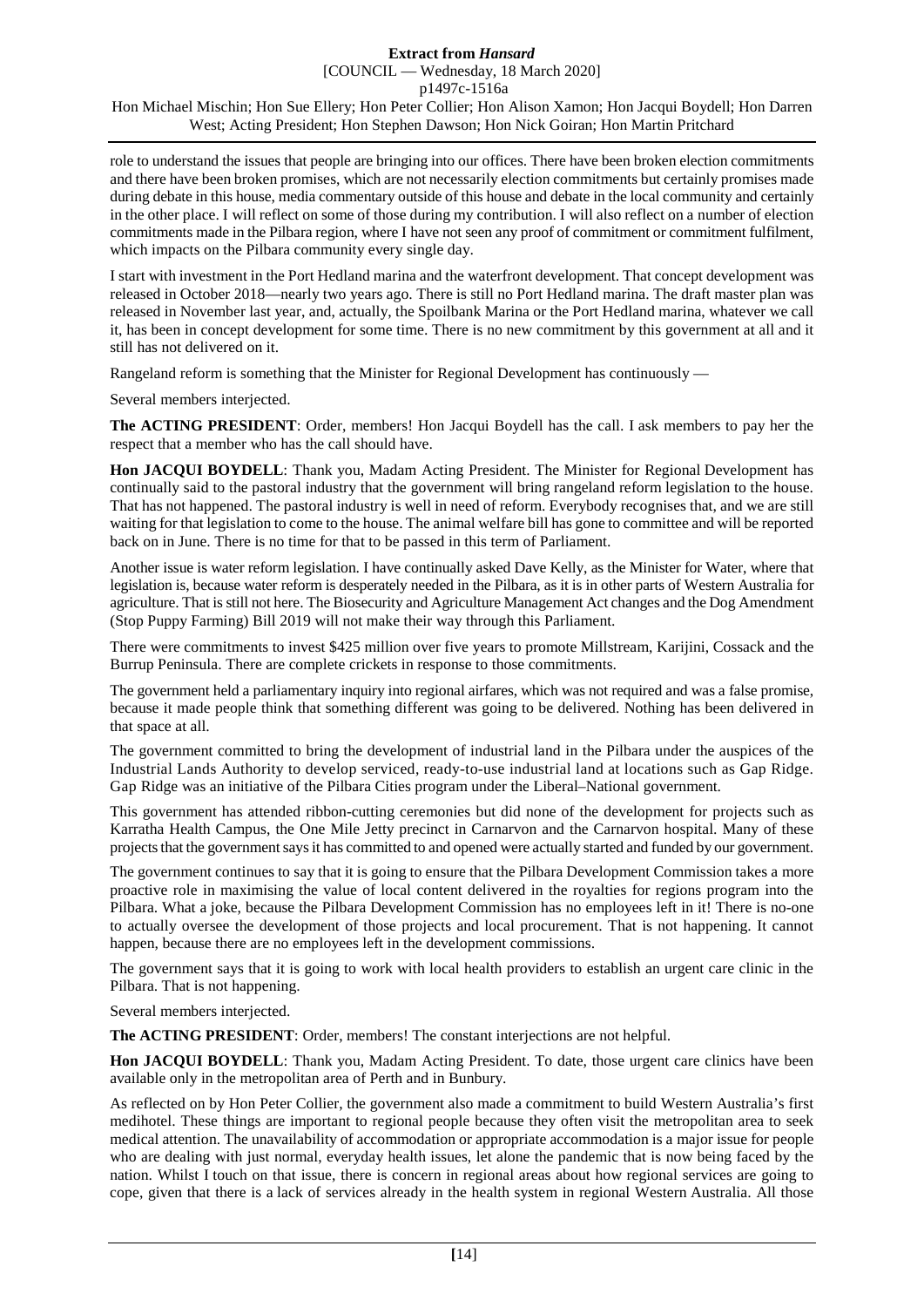people will come to Perth and be reliant on the health system in the metropolitan area. There is nowhere for them to stay because that election commitment has not been followed through. It is simply non-existent, and it will mean that there will be extra pressure on the health system in Western Australia.

There was also a commitment to review the provision of specialist services as part of the sustainable health review to ensure that, where possible, services are delivered to people where they are living, closer to home. That final report was handed down in April last year and there were some nice words in that report that said that, where possible, that will happen. Where anything is possible, we will all commit to it. The government made a commitment to ensure that people could be treated closer to home. That has not happened and is in no way about to happen.

There was a commitment of \$2.5 million to improve the Royal Flying Doctor Service airstrip at Tom Price. That has been committed to, but it is not likely to be delivered any time soon. In fact, the Premier wrote to the Shire of Ashburton in November 2017 saying that the money would not be available until 2021, so that is a false commitment.

I refer to step-up, step-down facilities, and the one in Karratha in particular, because it has been a major issue in the community of Karratha. I have always supported it, as members will be aware. I have tried to work with the government to ensure the delivery of this service into Karratha because it is much needed. It is non-existent. It does not exist in the town of Karratha today. I was appalled to read comments by the member for Pilbara, Kevin Michel, when he was talking about the Black Dog Ride, which happened over the weekend, and about the need for a step-up, step-down facility in Karratha. I have no issue with that; I have always supported the member's calls for the delivery of that facility. But when he referred to the need for the step-up, step-down facility, he said —

"This is the idea behind our governments. We have been trying to get this facility underway since 2017 but we have faced opposition from the community …

He is blaming the community for the government's failure to deliver that step-up, step-down facility. I am directly quoting what he said. He said it "faced opposition from the community".

#### **Hon Darren West** interjected.

**Hon JACQUI BOYDELL**: Hon Darren West may not be able to read the member for Pilbara's comments because they are on Facebook and he may still be banned from social media. The member for Pilbara continues —

Which has delayed the facility to the extent where lives have been lost and people are missing out on proper rehabilitation.

He is blaming the Karratha community for suicides in —

**Hon Darren West**: Stop it. That's not true.

**Hon JACQUI BOYDELL**: I beg your pardon?

**Hon Darren West**: Stop it. That's not true. Stop it.

**Hon JACQUI BOYDELL**: I beg your pardon? What did you actually say to me, member?

**Hon Darren West**: I said what you are saying is not true.

**Hon JACQUI BOYDELL**: Did you actually swear at me, member?

**Hon Darren West**: No.

**Hon JACQUI BOYDELL**: No? I hope not; and, if you did, I hope you would withdraw it, because that is what I heard.

The member for Pilbara said that lives are being lost because the community cannot agree on where the facility should be situated. That is not true because a site in Karratha has been set aside for the development of a step-up, step-down facility. He also said, I quote directly —

"Some people have the idea that the Step Up Step Down facility is a mental asylum for at-risk or deranged patients.

**Hon Michael Mischin**: Who said that?

**Hon JACQUI BOYDELL**: The member for Pilbara said that. I am appalled at the use of his language to describe patients who need mental health care. I will leave that where it is. That was said over the weekend.

From an education perspective, the government made a commitment to put education assistants back in classrooms by funding an additional 300 education assistants. That has happened but it has come out of the royalties for regions fund. That affects the capacity of the royalties for regions fund to fund other things that the community needs. Those education assistants should be funded out of consolidated revenue. The same goes for Aboriginal and Islander education officers. Fifty additional Aboriginal and Islander education officers have been funded but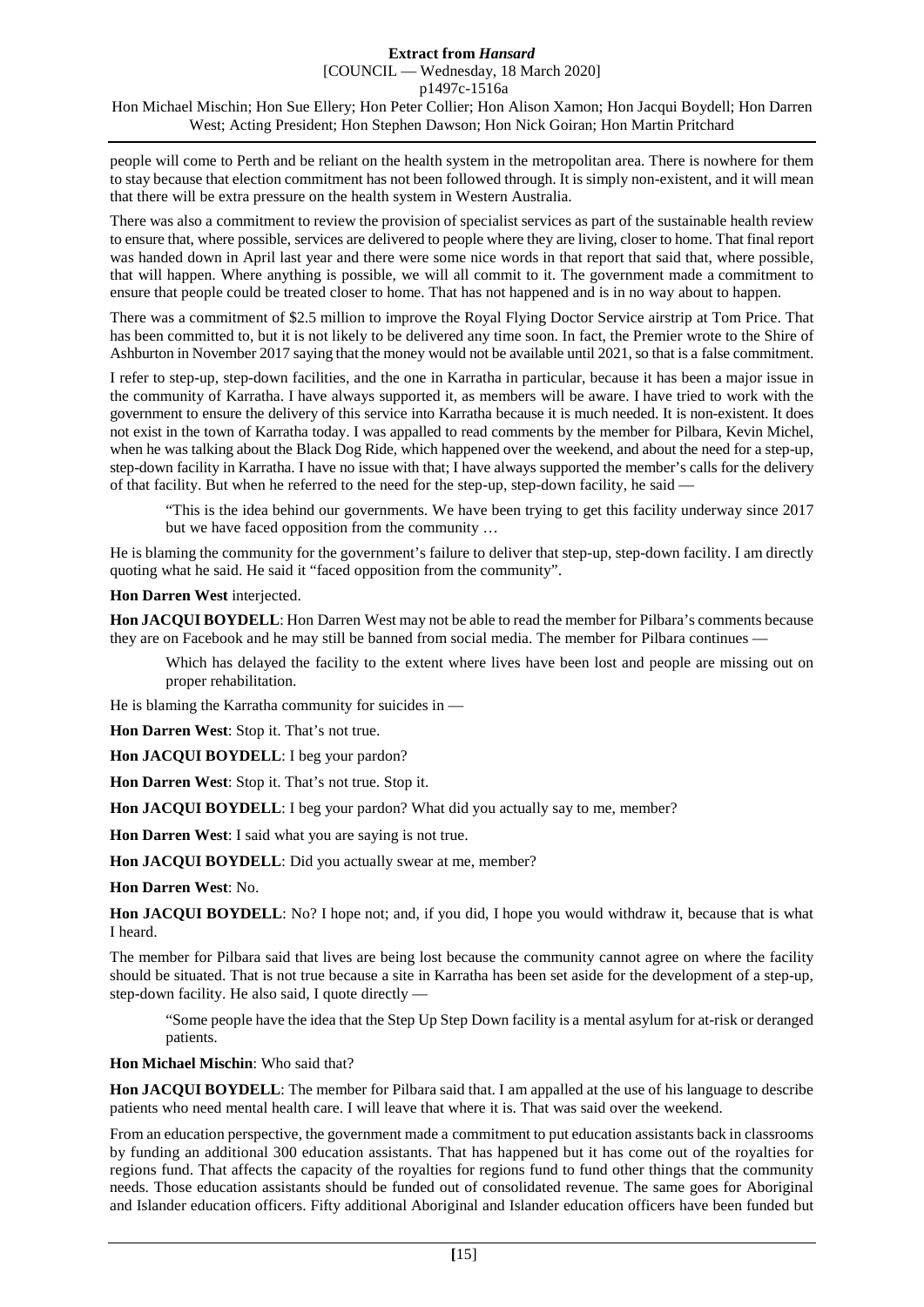#### **Extract from** *Hansard* [COUNCIL — Wednesday, 18 March 2020]

p1497c-1516a

Hon Michael Mischin; Hon Sue Ellery; Hon Peter Collier; Hon Alison Xamon; Hon Jacqui Boydell; Hon Darren West; Acting President; Hon Stephen Dawson; Hon Nick Goiran; Hon Martin Pritchard

out of the royalties for regions fund. Should that fund go belly up, I do not know how those essential services will be funded. The lack of opportunity through the royalties for regions fund is a direct result of those two things, and other things.

The government also said that it would provide a site for childcare centres in the planning of every new public primary school. That does not matter in regional WA, because there ain't any. There are no new schools in the Mining and Pastoral Region.

The government also said that it would introduce a marine rescue app to increase safety on the water. As far as I understand it, that has not happened; in fact, the marine rescue boat was defunded from the port of Dampier. The government also said that it was going to introduce Target 120 to focus on the family homes of juvenile criminals. That has been introduced in Kalgoorlie, Kununurra and Mirrabooka, but there has been nothing to date in the Pilbara, where youth crime is rising every single day. The town of Newman is on its knees dealing with crime by young people. In fact, the *North West Telegraph* today ran a story on that issue. I have raised many times with the government that Newman is in crisis, as indeed is Kununurra and other communities in the Mining and Pastoral Region. Kalgoorlie, as well, faces many issues to do with crime, particularly youth crime. I just wonder how that commitment is assisting those communities, because if members go there today, people will tell them that there has been no commitment to help them to deal with these issues.

Very quickly, I also want to go through a couple of things in the Pilbara that the government listed that it has funded or are underway. The government claims that these commitments are being delivered when they are simply not being delivered. As I said, the commitment of \$14.8 million towards the step-up, step-down facility in Karratha is not there. It committed \$5.5 million for the transforming agriculture in the Pilbara initiative. I have no clue what that it is or what it has assisted, and I can guarantee that no-one in the Pilbara does either. It promised \$65 million across regional WA to support the community resource sector, which the government was going to close down because it said those centres were irrelevant. The government now claims that it is fully funding them and saying how fantastic they are. We cannot trust the government's commentary on any service delivery going forward.

The government also said that it would commit \$170.5 million across regional WA on the Country Age Pension Fuel Card. Of course it would because that is a commitment we made when we were in government. It is an ongoing commitment, and if the Labor government tried to take it away, there would be absolute outrage in regional areas. That is not a new commitment, but it is suddenly a revelation for this government. The government says that it is has undertaken work on a lot of its commitments, but I suggest that a lot of those commitments came from the Liberal–National government and were funded through the royalties for regions program. I am gobsmacked that the Leader of the House said that regional crime, in particular, is reducing. That is such misguided commentary, because it is actually not true. I ask government members to go out to regional communities and see what is happening on the ground. I have here the list of Labor's election commitments for the Pilbara, which I am happy to table. I ask the government to deliver them.

**HON DARREN WEST (Agricultural — Parliamentary Secretary)** [2.37 pm]: I will use only a portion of my allocated time because I acknowledge that other members wish to speak on this motion. This motion, like many other motions from the opposition, merely highlights the hypocrisy of opposition members and how they have erased from their memories those sad days in eight and a half years that left the state in debt and left a litany of mess, financial ruin, deficits, disunity, and dysfunction. It was all there in the Barnett Liberal–National coalition government. They seem to have forgotten all about that. Instead, they come in here and start to have a crack at the very popular, very unified and very strong McGowan government, about what it is doing, the commitments it has made to the people of Western Australia and the commitments that it is continuing to make on behalf of the people of Western Australia.

I have a saying that I would rather be disliked than be dishonest. Members opposite have managed to be both. They have managed to be immensely disliked by the voters of Western Australia and they continue to show their dishonesty when they make utterances about the government's achievements inside and outside of the house. They manage to be both disliked and dishonest. Well done on that. But I would prefer to be disliked than dishonest. We stick to the truth, and I am going to give members a great example of that.

Several members interjected.

**The ACTING PRESIDENT**: Order, members! It would help if Hon Darren West did not invite interjections. I remind members that Hon Darren West should be heard in silence.

**Hon DARREN WEST**: It would indeed. Thank you, Madam Acting President.

One of the great examples I am going to give today—I have mentioned this before in the house—is the example of the much-needed, long-awaited upgrade to the Geraldton Health Campus, a project that was promised and promised and promised by the previous government. On no fewer than three occasions it was promised by the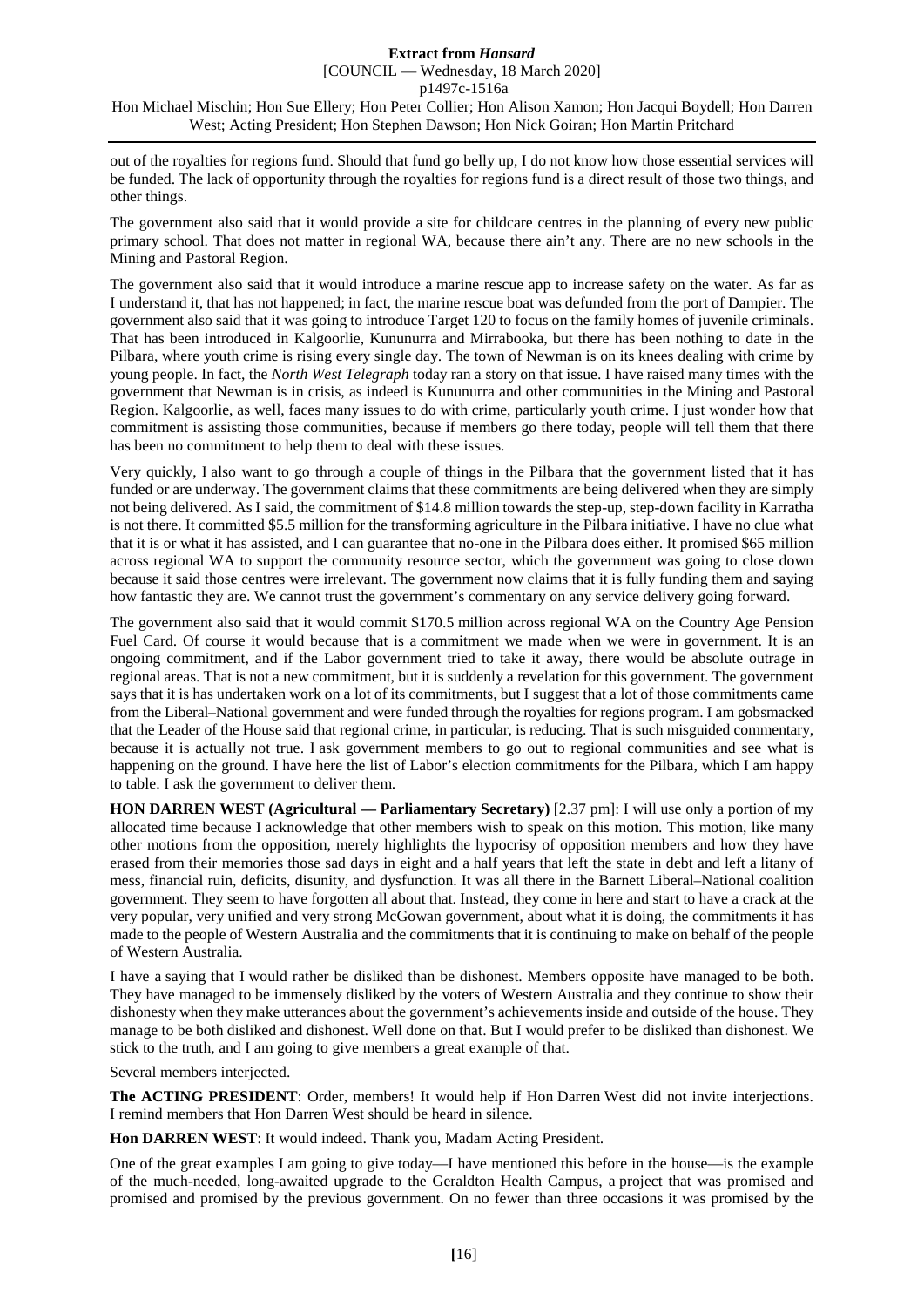previous government. We all remember this front page of *The Geraldton Guardian*. I have shown this to members before. The fellow on the left is Brendon Grylls, then Leader of the National Party, and on the right is the Durack candidate for the National Party, who is now the Mayor of Geraldton, Shane Van Styn. They were going to give \$60 million in 2013 to upgrade the Geraldton regional hospital. They won that election. In 2017, when Labor came to government, guess what? There was no hospital. That was a completely broken commitment to the people of Geraldton. I will run members through a little time line about how this was promised.

On 4 March 2013, the member for Geraldton —

*Point of Order*

**Hon MICHAEL MISCHIN**: Madam Acting President, I think the member is arguing the wrong motion.

**The ACTING PRESIDENT (Hon Adele Farina)**: Is this a point of order or are you just making a comment?

**Hon MICHAEL MISCHIN**: Yes, it is actually a point of order. My motion focuses on the McGowan government's failure to meet commitments. Hon Darren West seems to be obsessed with a previous government. I think he is arguing the wrong motion. It is irrelevant.

**The ACTING PRESIDENT**: Member, I will not take that as a point of order because I think you have been in this place long enough to know that these motions are generally wideranging. However, I will take the opportunity to make the point to Hon Darren West that he should relate his comments back to the purpose of the motion.

#### *Debate Resumed*

**Hon DARREN WEST**: Thank you, Madam Acting President. I certainly intend to do that.

The thing that I think stings the opposition is this very unusual set of circumstances in which an opposition coming into government makes a commitment and then when it gets into government, it actually keeps that commitment. I know that is a foreign concept to members opposite, but that is what we are doing. What I am trying to point out to members opposite is that they are not on particularly thick ice here in having a crack at the McGowan government through this motion for not keeping commitments, even though we are keeping our commitments, given they were incapable of keeping commitment themselves. I think that is something that the punters, the voters who eventually have a say on whether we are in this place, dislike the most about politicians—that is, when they are critical of the other side, when they were not able to get the job done themselves and in this case had no intention of getting the job done themselves. I will just let members know that on 4 March 2013, Ian Blayney wrote a letter to *The Geraldton Guardian* saying that the hospital was a top priority for him. On 30 August that same year, Hon Helen Morton, MLC, then Minister for Mental Health, made a pledge for a mental health facility. We are going back seven years now. Brendon Grylls then made his commitment for the hospital plan. Melissa Price in 2014 said that health was ultimately up to the state to fix, absolving her of responsibility.

#### *Point of Order*

**Hon JACQUI BOYDELL**: Madam Acting President, I also bring your attention to the fact that the member on his feet has already been given a directive about the relevance to the motion. I ask what the relevance of his contribution is.

**Hon STEPHEN DAWSON**: On a further point of order, as you quite rightly pointed out, Madam Acting President, this is a wideranging debate and the convention has been that members are free to raise issues that they think are important to the debate on the motion before us.

**The ACTING PRESIDENT (Hon Adele Farina)**: Members, points of order on matters before the house are not debatable motions; however, I note the comments made from both sides of the house. It is the case that motions generally are broad-ranging and there is some leniency, but there is a need for the member to connect what he or she is saying to the motion before the house, so Hon Darren West needs to refocus what he is saying.

#### *Debate Resumed*

**Hon DARREN WEST**: Thank you, Madam Acting President, and on your advice I will cut straight to the chase.

Before the 2017 state election, the McGowan Labor opposition made a commitment to the people of Geraldton that we would upgrade their hospital. We made that commitment to the people of Geraldton, but so did the then government parties. Both made different commitments to upgrading the hospital in Geraldton. When we were elected and came to government—we easily won the popular vote in Geraldton but lost the seat on preferences, but that is another story—we found that nothing had been progressed in that space by the previous government in eight and a half years. There had been no planning, no scoping and certainly no costings. I am curious where it got its figures from. It is challenging to find out from the opposition because opposition members do not have access to such information. There was nothing. There was only talk. There was talk of a \$115 million pledge by the Nationals for the hospital. An article in *The Geraldton Guardian* of 1 November 2016 states —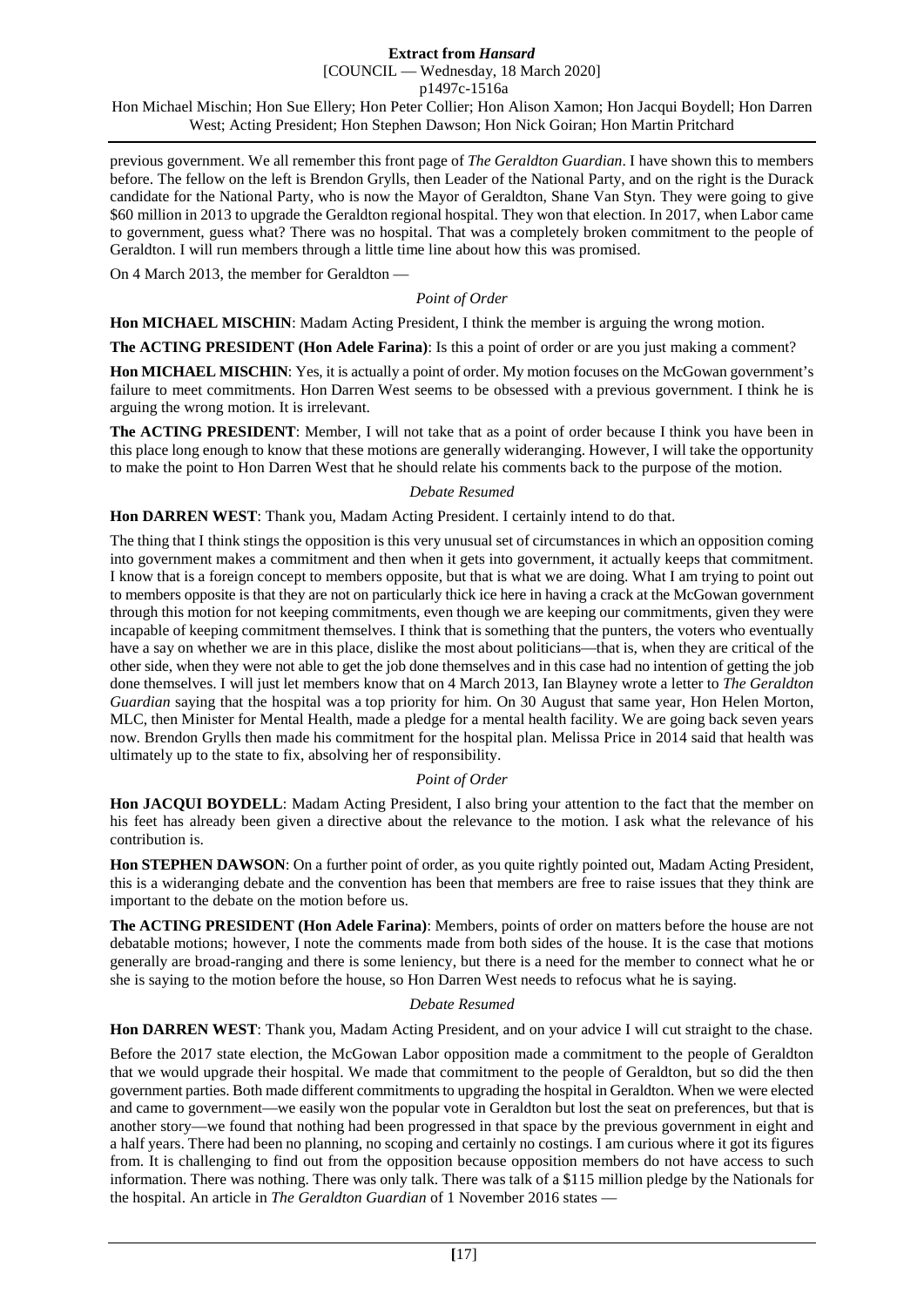# [COUNCIL — Wednesday, 18 March 2020]

p1497c-1516a

Hon Michael Mischin; Hon Sue Ellery; Hon Peter Collier; Hon Alison Xamon; Hon Jacqui Boydell; Hon Darren West; Acting President; Hon Stephen Dawson; Hon Nick Goiran; Hon Martin Pritchard

Mid West GP Network chairman Dr Ian Taylor said he was pleased with the promise, but called for more specific details.

…

"We don't know the details of this announcement, such as exactly how many beds or wards this will bring but it's a good start.

The reason there was no detail in the announcement is that there were no details. No work at all had been done on this project by a government that had been in office for eight and a half years and promised, yet again, this project. Dr Taylor, for whom I have the highest of respect, continues —

"My job as chairman of the GP network is to make these politicians' lives very uncomfortable up until the next election, and until we get the undertaking that something is going to get done, that's what I'll be doing."

And that is what he did. However, he found that nothing had been done. He continues —

The hospital has missed out on major funding announcements in recent years, despite growing expectations projects like an acute mental health facility would be included in the State Budget.

In July, State Health Minister John Day flagged upgrades to the hospital as a "high priority" after a tour of the facility, but did not commit to a timeline.

Here is where it gets interesting —

WA Nationals leader Brendon Grylls was flanked by colleagues and local doctors last Friday as he made the announcement, which he described as the first "substantial commitment" ahead of the 2017 election campaign.

Not to be outdone, early in 2017 the then Premier, Colin Barnett, visited Geraldton—this underpins the disunity and infighting within the coalition government in the months leading up to the 2017 poll—which *The Geraldton Guardian* reported as —

Colin Barnett made a pit stop in Geraldton this week to splash cash and election promises but left with a barrage of concerns from a local business owner about law and order.

First up, the Premier made a long-awaited announcement for a \$139 million upgrade to Geraldton Regional Hospital if the Liberal Party is re-elected.

He proposed a staged development, complete by 2022, which would almost double the size of the emergency department.

How could he possibly make a commitment that large, completed by 2022, when he had not even started planning the project? These are long-term projects, as anyone who has delivered a health project will know.

I note also some commentary in *The Geraldton Guardian* on the National Party's commitment by the member for Geraldton. This one has aged particularly well. The member for Geraldton, Ian Blayney, who was at that time a Liberal MP —

#### *Point of Order*

**Hon JACQUI BOYDELL**: I again ask: what relevance has this to the motion?

**The ACTING PRESIDENT (Hon Adele Farina)**: Members, I have ruled on this previously and there is no point of order. The motion mentions the McGowan government, but it also relates to election commitments and the convention in this house is to enable a broad-ranging debate on the motion. I believe that the comments and comparisons being made by the honourable member fall within those practices and conventions. However, I will ask the honourable member to keep relating that back to the motion.

## *Debate Resumed*

**Hon DARREN WEST**: Thank you, Madam Acting President. I will just finish this quote from *The Geraldton Guardian* and then I will move to something else. It states —

Geraldton MP Ian Blayney said he was sceptical of the announcement, labelling it political manoeuvring. "Obviously, that's a commitment that has to be approved by the premier and treasurer and it in no way would cover the entirety of what we are going to spend on the hospital ...

"What they've done is make an announcement like this so when funding is actually allocated, they can swoop in and say they worked for it."

That was the level of distrust and disunity within the former Barnett Liberal government and ultimately that let down the people of Geraldton because there was never a serious commitment. Labor has committed to that project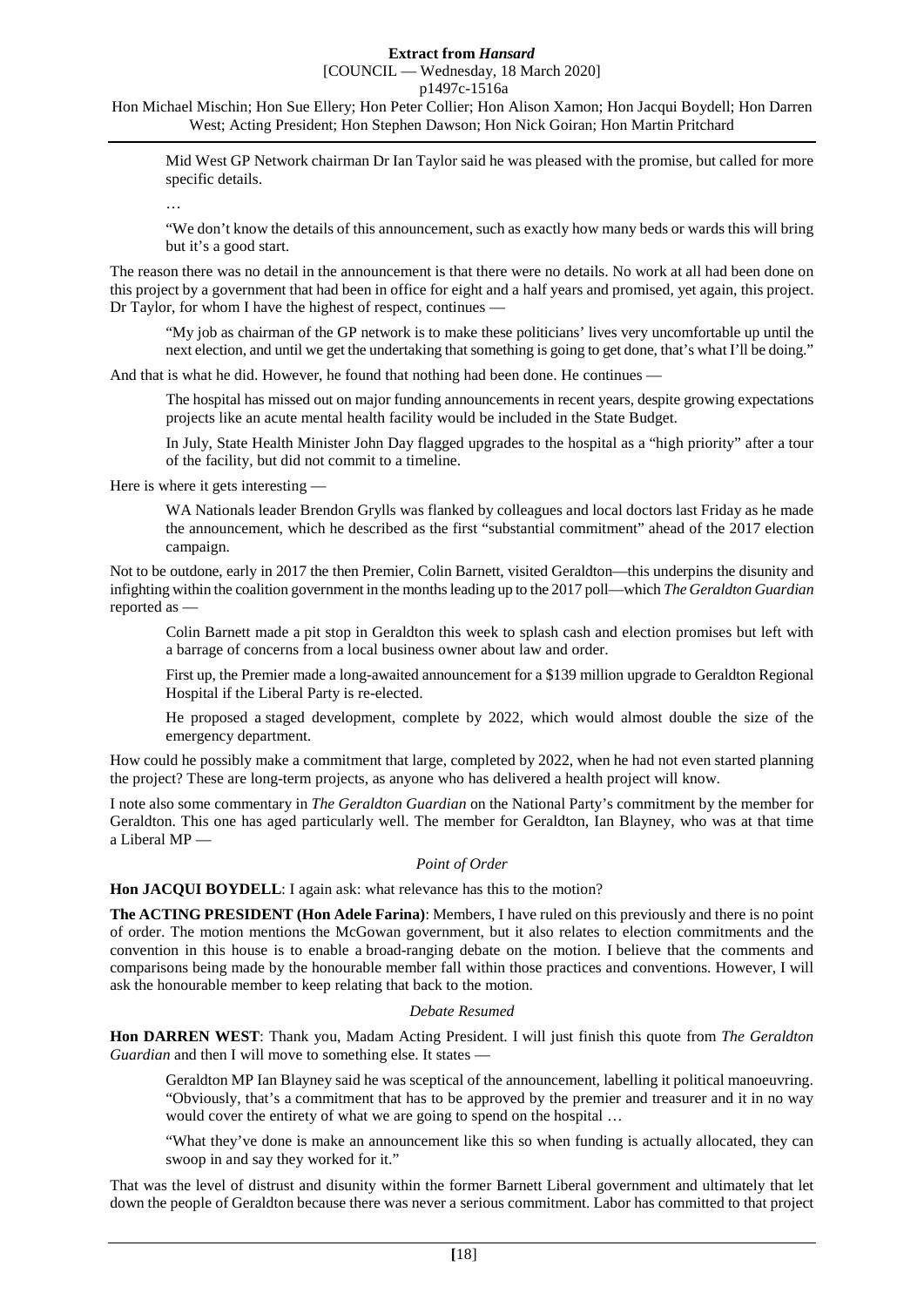[COUNCIL — Wednesday, 18 March 2020]

p1497c-1516a

Hon Michael Mischin; Hon Sue Ellery; Hon Peter Collier; Hon Alison Xamon; Hon Jacqui Boydell; Hon Darren West; Acting President; Hon Stephen Dawson; Hon Nick Goiran; Hon Martin Pritchard

and Labor is building that project for \$73.3 million. Tenders close any day now, so people who are interested in getting some of that work, especially if they are in the midwest area, should get on to Tenders WA and pick up some of that work.

We are proceeding with that project, and work will start in coming months. I am very proud to be part of a government that put its hand up and promised to the people that we would deliver on our election commitment, and then delivered on that election commitment. It is actually an even bigger commitment than the one we gave at the time of the election. That is because we could see the areas of unmet need, such as mental health. A step-up, step-down facility is being built in Geraldton now. I know the honourable member is somewhat critical of the way we are going about that. Those facilities will be a godsend in regional Western Australia. We are committing to this project, with 38 extra beds, and a much improved emergency department. A lot of benefits are coming to Geraldton. Just as important as this fantastic new project that we hope to be built by regional Western Australian and midwest businesses is the 100 additional staff who will be required once the hospital is upgraded. There will be 100 more jobs in the city of Geraldton as a result of our government's fulfilment of that commitment.

We have a Plan for Geraldton. We circulated that before the last election. We are methodically working through this plan and delivering on everything in it. It is disingenuous for members opposite to be critical of how our government is delivering its election commitments in regional Western Australia, especially against the backdrop of the financial mess that we inherited. Our biggest commitment was to fix the finances of the state and get people back to work. We are fixing the finances and getting people back to work. We are delivering on our election commitments right across regional Western Australia. I am proud to be a part of the McGowan Labor government.

**HON NICK GOIRAN (South Metropolitan)** [2.51 pm]: The motion before us is not complicated. It is clearly the case that the McGowan Labor government has failed to fulfil its election commitments. Given the limited time that I have, I will give members one example from my portfolio as shadow Minister for Prevention of Family and Domestic Violence. In the propaganda that the Labor Party pushed out to the people of Western Australia prior to the election, it listed myriad things that it said it would do. We need go no further than the very first commitment. Let us see whether the government could deliver on that. The first commitment was to establish two additional women's refuges to strengthen service responses and ensure that women and children can access appropriate services.

#### **Hon Simon O'Brien**: Fail!

**Hon NICK GOIRAN**: If we listened to the speech by the member—I feel like saying Nollamara, but I am not sure that is the case. Janine Freeman is her name. Is it Nollamara? Okay.

## **Hon Stephen Dawson**: Mirrabooka.

**Hon NICK GOIRAN**: Last week, on 11 March 2020, the member said, according to the uncorrected proof *Hansard —*

I congratulate the government on increasing the number of domestic violence refuges in our community.

If we listened to that speech, we would think the government has delivered on this first promise that it made for the prevention of family and domestic violence. What absolute rubbish! Government members cannot even communicate among themselves to understand that this has not been achieved. I have been asking about this matter since 2017. I have asked on numerous occasions through the budget estimates process. In August 2017, I asked the government whether it had done any work at all. The answers revealed that it had done nothing. Myriad other members took up this cause, including Hon Charles Smith on 23 August 2017, and he was treated with the same disdain as I was. In September 2017, Hon Samantha Rowe boasted about it and indicated that work would commence in 2018. On 21 September 2017, the Minister for Prevention of Family and Domestic Violence, Hon Simone McGurk, MLA, indicated that the government had made a commitment to fund two new refuges. In October 2017, Hon Martin Pritchard examined this issue during budget estimates and managed to extract out of his own government a revelation that the locations would be Peel and Kwinana. Therefore, at least in 2017, it felt as though the government was making some progress.

The member for Nollamara—Mirrabooka —

Several members interjected.

**Hon NICK GOIRAN**: That member is doing such a great job that we do not even know which region she represents.

Several members interjected.

**The ACTING PRESIDENT**: Order, members!

**Hon NICK GOIRAN**: She says, falsely, that she congratulates the government on increasing the number of domestic violence refuges. The number of times that we have asked about this particular issue could take up the two hours allocated to this particular motion all on its own. Hon Dr Mike Nahan has pursued this matter. Hon Colin de Grussa has pursued this matter. Nothing was done in 2017, so we looked at 2018 to see whether a bit of progress has been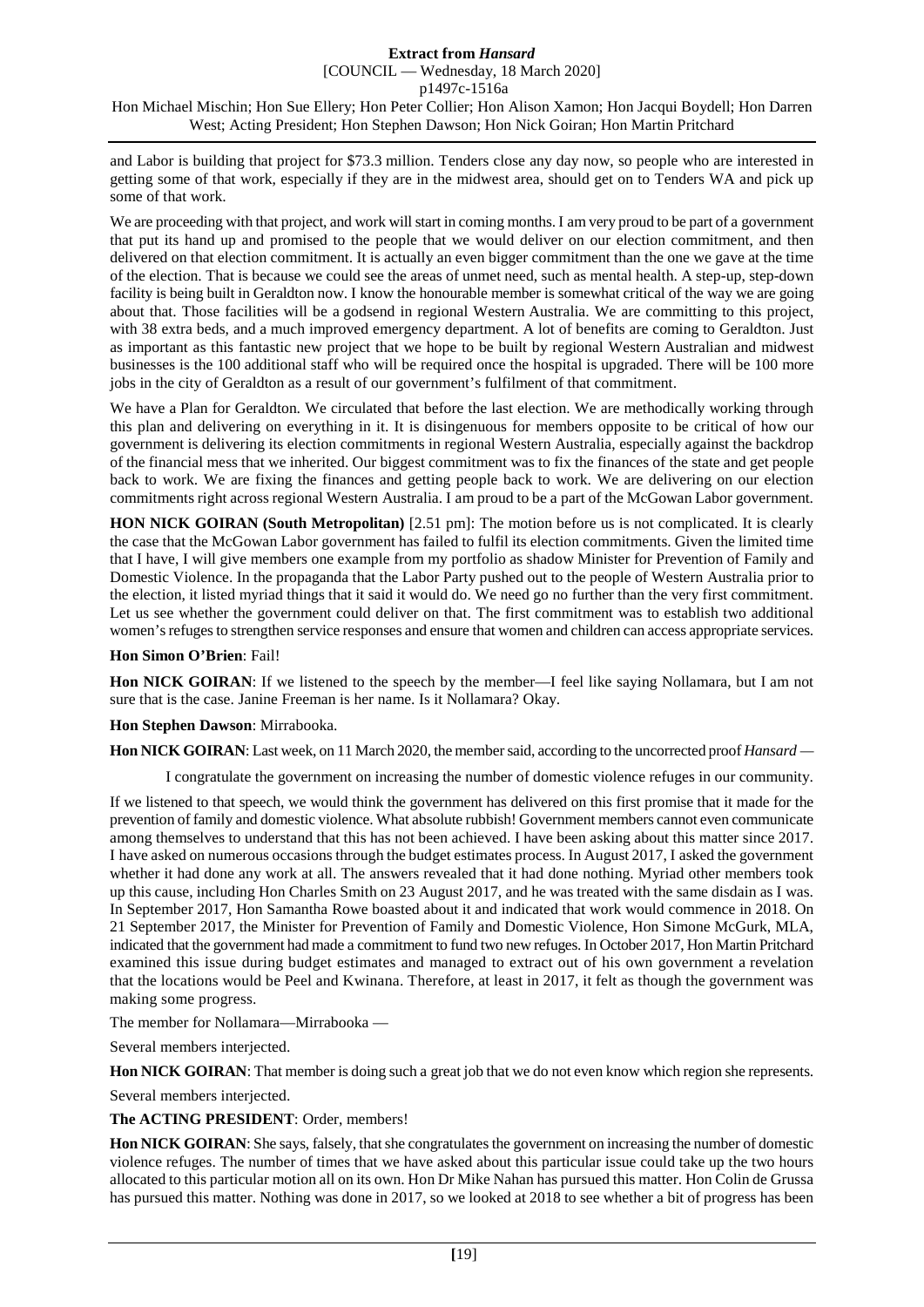[COUNCIL — Wednesday, 18 March 2020]

p1497c-1516a

Hon Michael Mischin; Hon Sue Ellery; Hon Peter Collier; Hon Alison Xamon; Hon Jacqui Boydell; Hon Darren West; Acting President; Hon Stephen Dawson; Hon Nick Goiran; Hon Martin Pritchard

made. Again, I took up this matter in budget estimates, and I was told that these two refuges would be operational in July 2019 and July 2020. One of those dates has passed and the other one is yet to occur—for those members opposite unfamiliar with simple matters of chronology. The member for Nollamara or Mirrabooka—whichever region she represents—seems to think that this has already occurred. I draw to members' attention—although perhaps it will not surprise members at all—that once I am told something, I will follow it up. I was told on 5 June 2018 that these refuges would be operational in July 2019. So I made a little note that after July 2019, I had better check to see whether this is correct or just more lies. I did ask, indeed. I even gave the government a few extra months. On 27 November 2019, I put a question on notice to the Leader of the House representing the Minister for Prevention of Family and Domestic Violence. The question referred to the answer that I had been provided, which said that the Peel refuge would be operational by July 2019. I asked whether the refuge was operational, and the answer was no. I also asked, if the refuge was not operational, why not, and what is the revised commencement date. The answer was —

The Peel refuge is planned to commence operations in November 2020.

Every time we ask, the government keeps pushing out the date. That is fine. It is in government. It is entitled to do that. But do not get the member for Mirrabooka or Nollamara or whatever it is to start boasting to people and saying —

### *Point of Order*

**Hon MARTIN PRITCHARD**: Madam Acting President, I understand the passion with which the member is speaking, but he is now aware of the correct title, and I would ask him to use it if he could, please.

**The ACTING PRESIDENT (Hon Adele Farina)**: I will take that point of order. It is appropriate that we address people by their correct title when referring to members of Parliament in this chamber and in the other place.

### *Debate Resumed*

**Hon NICK GOIRAN:** The member for Mirrabooka—this genius—said last week —

I congratulate the government on increasing the number of domestic violence refuges in our community.

That is rubbish! That is lies! We cannot congratulate the government on increasing the number of domestic violence refuges in our community. When I asked the minister when the Peel refuge will be operational, she told me by July 2019. In November 2019, when I asked the Leader of the House, who is away on urgent parliamentary business, whether it was operational, she said no. She then said that the Peel refuge would be operational in November 2020. That is the top priority of the government for the prevention of family and domestic violence. I could spend hours telling members about the inability of this government to achieve any of its commitments. The Labor Party told the people of Western Australia prior to the 2017 election to vote it into government because it would do something about the prevention of family and domestic violence in our community and establish two additional women's refuges. No, it has not. Every time I or other members ask the government questions about it, it keeps pushing it off.

We now have this silly response from the Leader of the House to the informed motion that was moved today by the honourable shadow Attorney General. That demonstrates once again that this government treats the people of Western Australia with disdain. The government has no intention whatsoever of fulfilling its election commitments. I regret that I cannot continue my contribution due to the standing orders.

**HON MICHAEL MISCHIN (North Metropolitan — Deputy Leader of the Opposition)** [2.59 pm] — in reply: I thank members for their contribution to this debate. I have to say, unfortunately, that the Leader of the House's response was all too predictable. It started off with a personal insult and then moved on to avoiding answering the motion. It was a bit of a quasi–curate's egg approach. Instead of pointing out that the egg is bad and that, yes, parts of it are excellent, she would not even admit to that. Even when we read out the commitment and pointed out that it has not been met, she would not admit to that, but told us, "Don't worry about that. Look at all the stuff on the rest of the plate, the stuff that others have passed on to us from the previous government. We've done all that, and we have done a lot of other things", which we would expect was the small change of government, such as maintaining schools. But she did not address the actual criticism. I have heard about all the things that the government has done, but not one of them is related to an election commitment that has not been fulfilled. It is not hard. The government has the platforms that it published. It has to go through them and tick them off and simply explain that one did not prove practical, one had to be deferred, or one has already been superseded by events. But it will not do that. Instead, we have Hon Darren West banging on about Geraldton hospital, which is not finished yet. Maybe something else will be started by this government, but in the meantime, it does not address the issue.

Several members interjected.

**The ACTING PRESIDENT**: Order, members! Hon Michael Mischin has the call.

**Hon MICHAEL MISCHIN**: I can go on with others. A month before the election, a commitment was made to the Housing Industry Association that a McGowan government would not pursue work health and safety harmonisation.